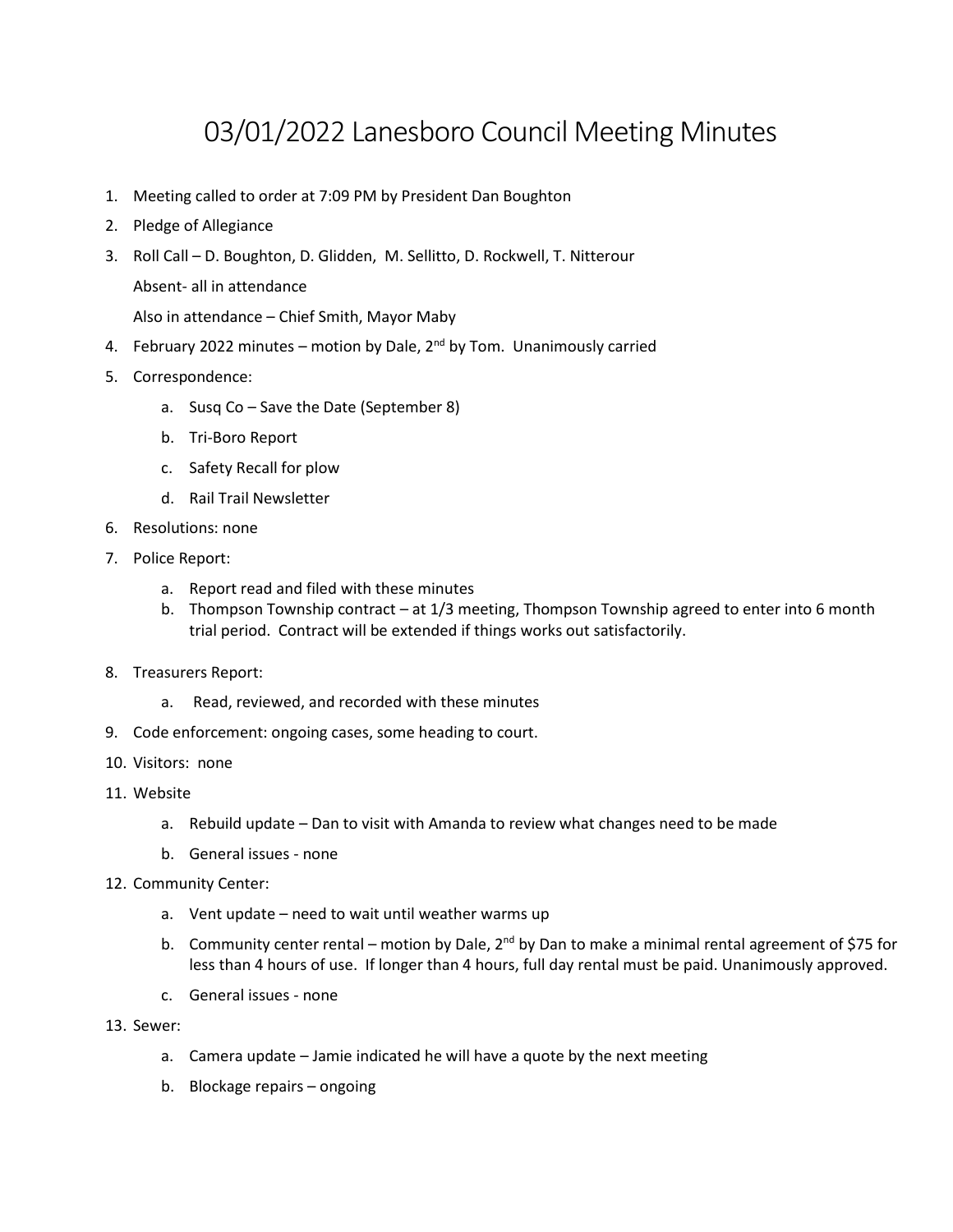- c. General issues none
- 14. Streets:
	- a. Streetlight repairs update Dan resubmitted again today
	- b. Spreader motor needs to be replaced due to wear. Parts should be in next week.
- 15. Parks & Rec:
	- a. Link in swing set chain fixed
- 16. Old Business:
	- a. Harmony Township road repair invoice on hold until repairs are finished.
	- b. Legal counsel tabled
- 17. New Business to be discussed but not voted on (need to wait until next month's meeting):
	- a. Sam Registration Renewal
- 18. No further business to discuss; motion to adjourn by Dale, 2<sup>nd</sup> by Mike. Unanimously carried.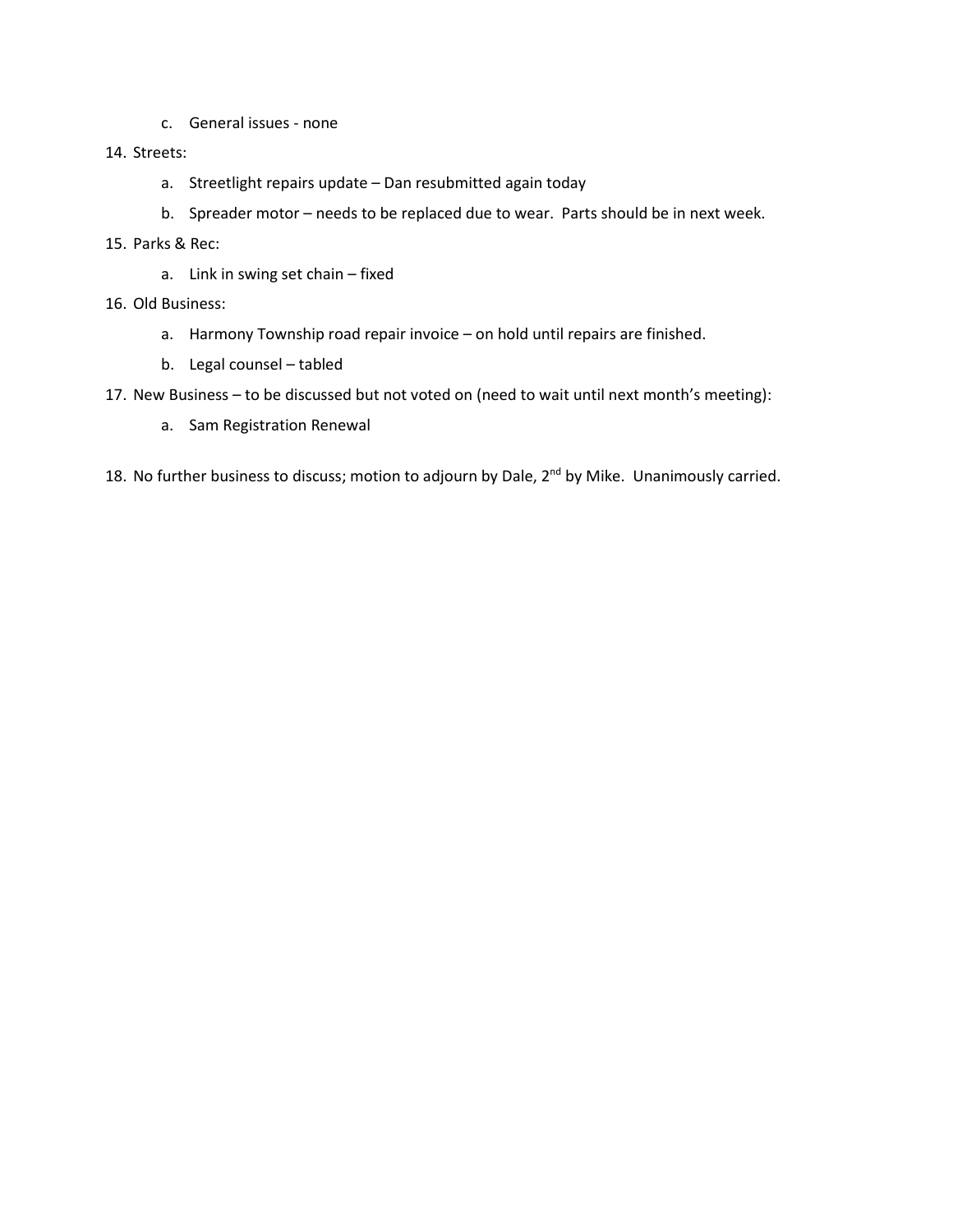BOROUGH OF LANESBORO...proudly serving Thompson Borough

EPARTMENT OF POLICE

Susquehanna, PA 18847 **PO Box 214** 

MONTHLY ACTIVITY REPORT"

Phone: 570-853-4781 Fax: 570-853-4756

LanesboroPD@echoes.net

### FEBRUARY, 2022

Total LPD Hours: 233 (Including ALL hours stated)

Call Out Hours:

Court Hours: 4

Contract Hours: 22 Thompson - Hrs.

Incidents: 16

Other Hours: 145 School hours.

(Other than routine traffic)

**Traffic Citations: 5** 

Traffic Warnings: 9

#### Arrests:

**DATE TYPE** 02-02-22 Domestic Dispute 02-09-22 Suspicious Vehicle in zone 2 was okay.

02-17-22 Drug Arrest possession of meth and marijuana.

02-17-22 Parking violation. Vehicles moved.

0217-22 Disorderly Conduct case closed.

02-18-22 Assist to Great Bend PD warrant served on traffic stop.

02-25-22 Assist to Susquehanna PD shop lifting case.

Other:

02-03-22 Assist motorist with defaced plate form.

Tree down in roadway fire department notified 02-04-22

02-09-22 Reposed vehicle

02-09-22 Served five sewers shut off notices

Assist to fire department chimney fire 02-09-22

02-09-22 Medical call stroke patient

Dead deer in roadway, moved it in zone 2. 0210-22

 $02 - 10 - 22$ Defaced plate form filled out for driver.

 $02 - 11 - 22$ Assist to fire department

(14) Traffic Stops, (5) Citations Issued, (9) Warnings Given

(6) Speeding Violations, (4) Equipment Violations, (1) Inspection Violation, (2) Registration Violations. (1) Suspended License Violation.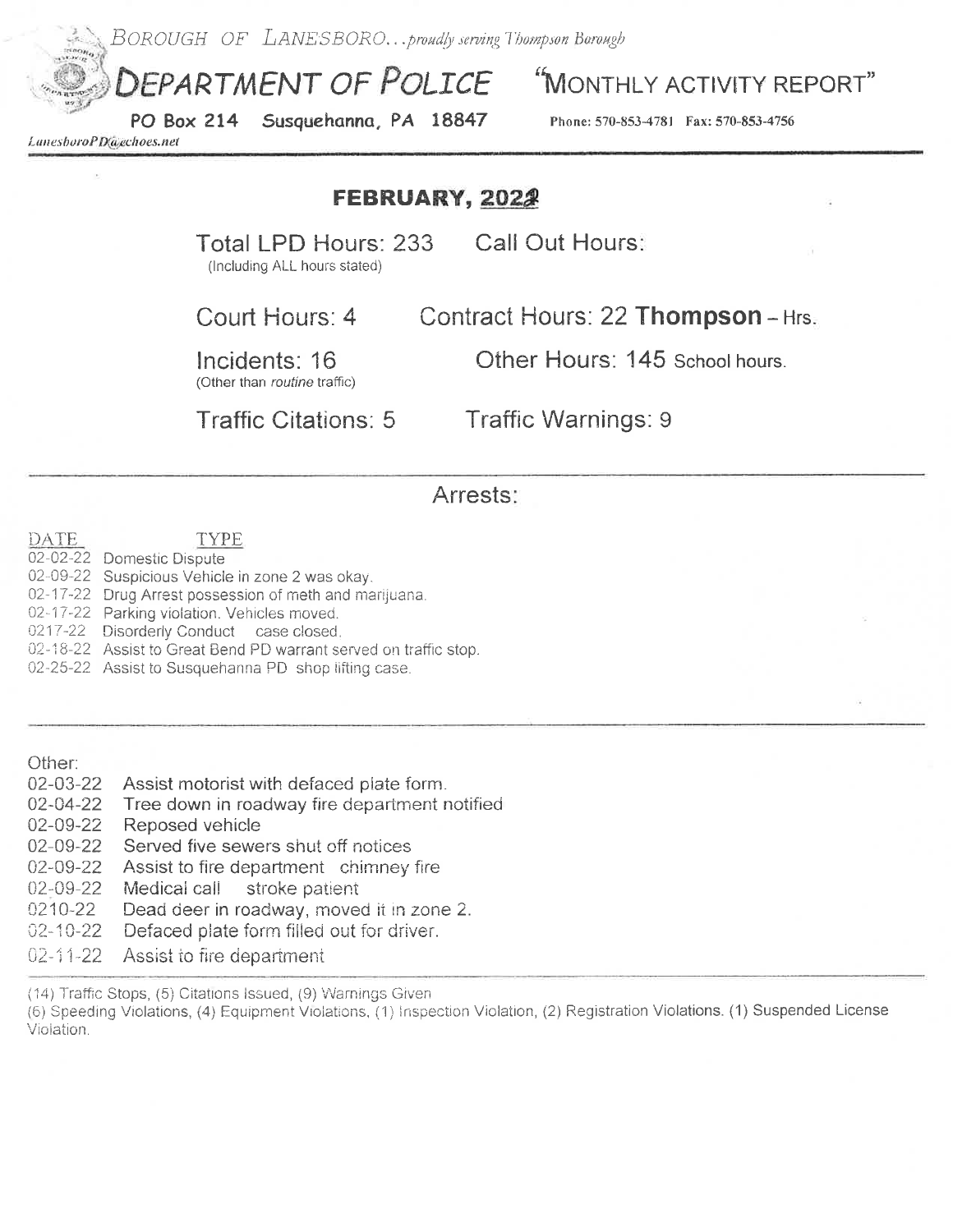

- (7) Traffic Stops totaling: (2) Citations (5) Warnings

- (3) Speeding Violations, (1) Inspection Violations, (2) Equipment Violations, (1) Turn Signal Violation.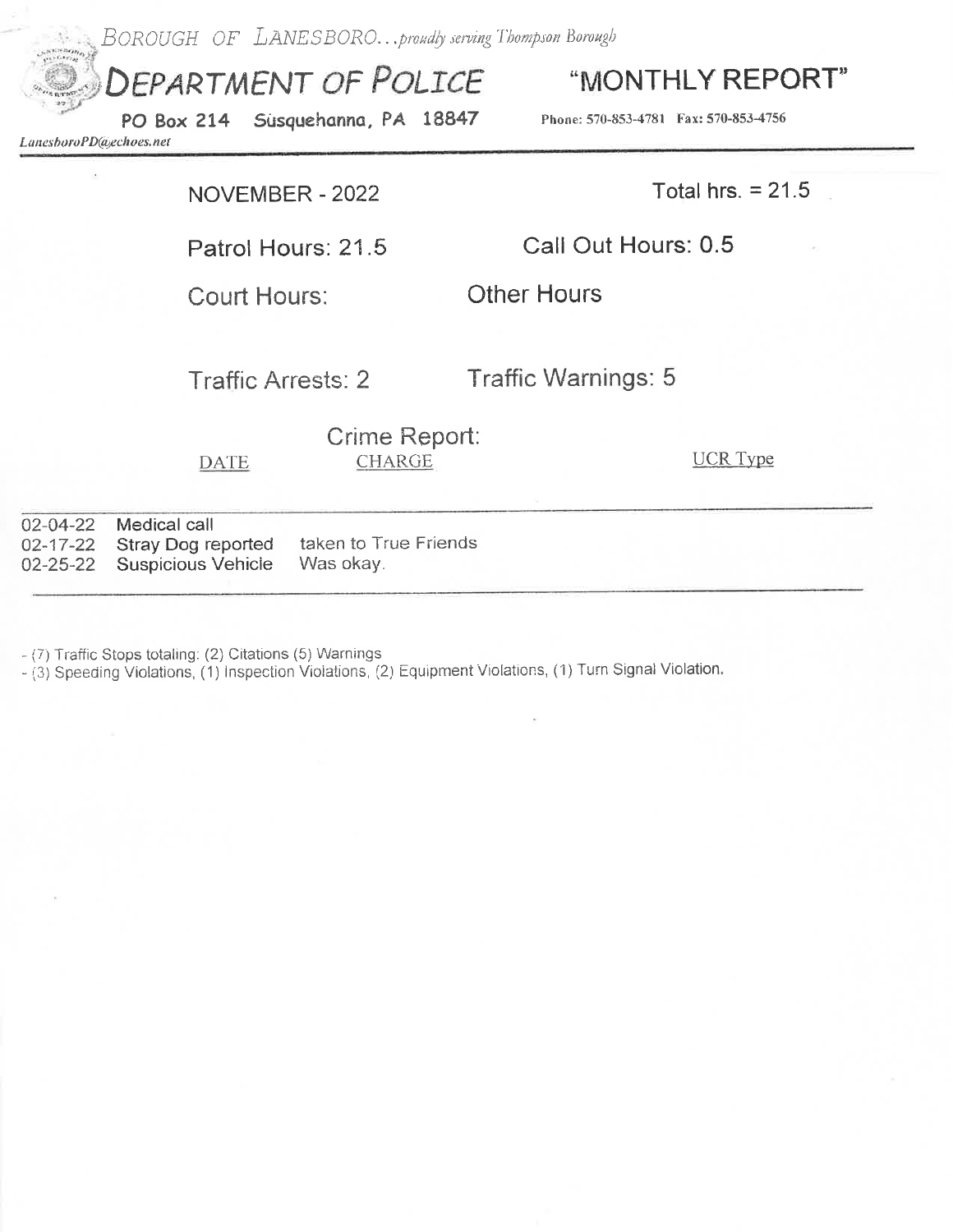### **HECKING/SAVINGS AND**

#### **IALANCES AS OF JANUARY 31, 2022**

#### **'EOPLES SECURITY BANK**

| <b>ENERAL ACCOUNT</b>                | S | 26.979.73  |
|--------------------------------------|---|------------|
| <b>ICTOR FUND</b>                    | S | 18,990.03  |
| APITAL ACCOUNT                       | S | 25,354.04  |
| OMMUNITY CENTER                      |   | 2.851.55   |
| EWAGE ACCOUNT                        | S | 92,812.38  |
| EWAGE REV BOND                       | Ŝ | 865.32     |
| <b><i>SCROW ACCOUNT</i></b>          | S | 594 95     |
| <b>OTAL IN PEOPLES SECURITY BANK</b> | S | 168,448.00 |

#### **EOPLES SECURITY BANK**

| <b>EOPLES SECURITY BANK</b>     |                |             |
|---------------------------------|----------------|-------------|
| <b>JENERAL ACCOUNT</b>          |                |             |
| ALANCES AS OF DECEMBER 31, 2021 | S              | 32.215.72   |
| leposits                        | S              | 38.81273    |
| <b>Isbursements</b>             | j.             | 16-1053 511 |
| tterest Earned                  | $\mathbb{S}$   | 479         |
| ALANCES AS OF JANUARY 31, 2022  | \$             | 26.979.73   |
|                                 |                |             |
| <b>EOPLES SECURITY BANK</b>     |                |             |
| <b>IOTOR LICENSE FUND</b>       |                |             |
| ALANCES AS OF DECEMBER 31, 2021 | S              | 22,449.67   |
| leposits                        |                |             |
| <b>ISDUISements</b>             | $\overline{z}$ | (3,453.44)  |
| <b>Rerest Earned</b>            |                | 3.50        |
| ALANCES AS OF JANUARY 31, 2022  | <b>99 (9)</b>  | 18 990 03   |
|                                 |                |             |
|                                 |                |             |
| <b>EOPLES SECURITY BANK</b>     |                |             |
| APITAL ACCOUNT                  |                |             |
| ALANCES AS OF DECEMBER 31, 2021 | $\mathbb{S}$   | 27 551 79   |
| eposits                         | 69 (3)         |             |
| isbursements                    |                | 2 202 12    |
| tterest Earned                  | $\frac{1}{2}$  | 4.37        |
| ALANCES AS OF JANUARY 31 2022   | S              | 25,354 04   |
|                                 |                |             |
| <b>EOPLES SECURITY BANK</b>     |                |             |
| <b>OMMUNITY CENTER</b>          |                |             |
| ALANCES AS OF DECEMBER 31, 2021 | \$             | 3 955 21    |
| eposits                         | (4.46)         | 150.00      |
| stoursements                    |                | PT 134 16   |
| nellest Earned                  | Sh (S)         | 0.59        |
| ALANCES AS OF JANUARY 31, 2022  |                | 285155      |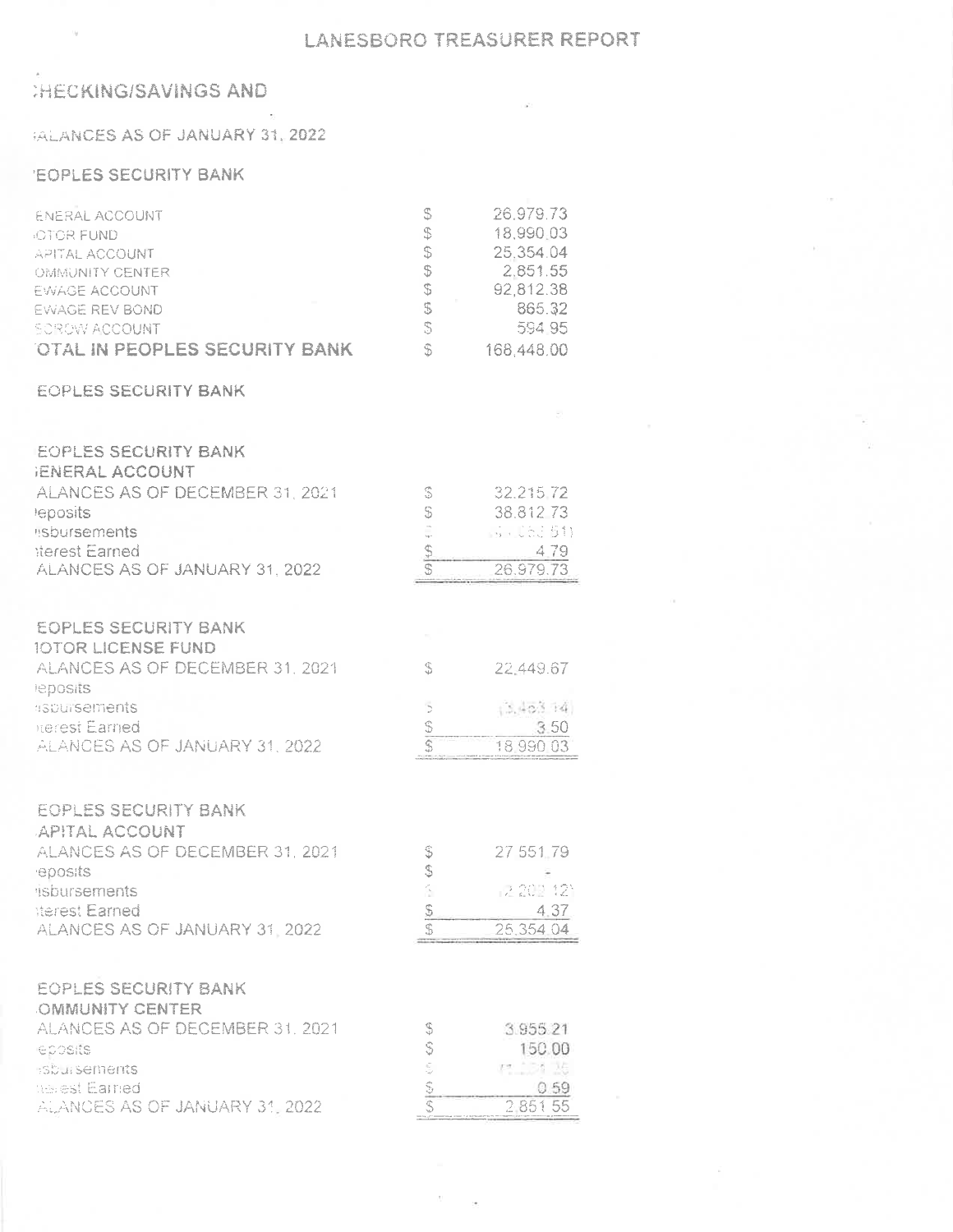### LANESBORO TREASURER REPORT

 $-24$ 

**CONTRACTOR** 

 $\mathcal{L}^{\text{max}}_{\text{max}}$  and  $\mathcal{L}^{\text{max}}_{\text{max}}$ 

 $\sim 10$ 

| <b>EOPLES SECURITY BANK</b><br><b>EWAGE REV ACCOUNT</b><br>ALANCES AS OF DECEMBER 31, 2021<br>leposits<br><b>usbursements</b><br>tterest Earned<br>ALANCES AS OF JANUARY 31, 2022                   | S<br>S<br>$\left\vert \varsigma \beta \right\rangle$<br>S | 98,774,44<br>4,539.00<br>그런 5 1만 84<br>15.78<br>92 812.38 |
|-----------------------------------------------------------------------------------------------------------------------------------------------------------------------------------------------------|-----------------------------------------------------------|-----------------------------------------------------------|
| <b>EOPLES SECURITY BANK</b><br>EWAGE REVIBOND REDEMPTION & IMPROV<br>ALANCES AS OF DECEMBER 31, 2021<br>leposits<br>asbursements<br>iterest Earned<br>ALANCES AS OF JANUARY 31 2022                 | \$<br>S<br>وأنكيان<br>S                                   | 865 15<br>0.17<br>865 32                                  |
| <b>EOPLES SECURITY BANK</b><br><b>SCROW ACCOUNT</b><br>ALANCES AS OF DECEMBER 31, 2021<br><b>reposits</b><br><i><b>IIshursements</b></i><br><b>iterest Earned</b><br>ALANCES AS OF JANUARY 31, 2022 | S<br>S<br>i<br>V<br>50 (G)                                | 594.85<br>0.10<br>594.95                                  |

 $\lambda$ 

 $\leq \epsilon$ 

B.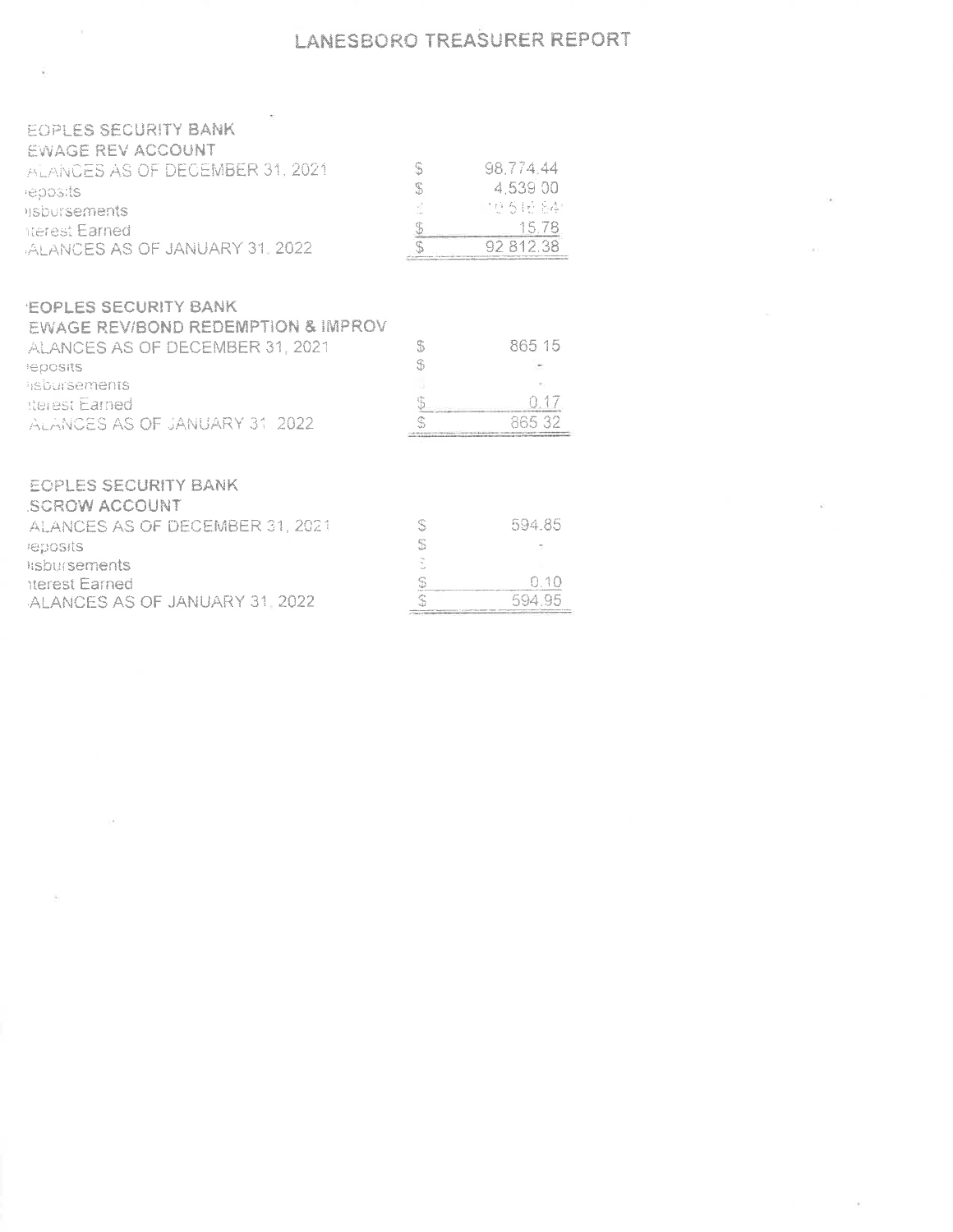$\left\langle \uparrow \right\rangle$ 7:09 PM

 $02/28/22$ 

Cash Basis

# BORO OF LANESBORO **Expenses by Vendor Detail**<br>February 2022

| ैं पुरान                              | Date                                                 | Num                             | Account                                                                                                 | Gir<br>Split                                                      | Paid Amount                         |
|---------------------------------------|------------------------------------------------------|---------------------------------|---------------------------------------------------------------------------------------------------------|-------------------------------------------------------------------|-------------------------------------|
| ACAMS JABJE<br>51                     | 02/16/2022                                           | 0.1372                          | 409.361 - COMMUNITY CEN.                                                                                | Accounts Paya                                                     | 34.99                               |
| TULE ADAMS CABLE                      |                                                      |                                 |                                                                                                         |                                                                   | 34.99                               |
| ANGELO VENTRESCA ASSOCIATES           |                                                      |                                 |                                                                                                         |                                                                   |                                     |
| Bet<br>Check                          | 02/16/2022<br>02/16/2022                             | 03312<br>2092                   | 405 200 SECRETAR / FREA<br>427-210- OFFICE EXPENSES                                                     | Accounts Paya.<br>102 000- PEO.                                   | 367 00<br>330.00                    |
| Total ANGELO VENTRESCA ASSOCIATES     |                                                      |                                 |                                                                                                         |                                                                   | 697.00                              |
| CARGILL<br>Check                      | 02/16/2022                                           | 522                             | 432-200- CINDERS/SALTS                                                                                  | 103.000-MOT                                                       | 2.598.90                            |
| <b>Total CARGILL</b>                  |                                                      |                                 |                                                                                                         |                                                                   | 2,598.90                            |
| <b>DALE ROCKWELL</b><br>Check         | 02/16/2022                                           | 623                             | 409-410 REFUND OF DEPO                                                                                  | 105 000-COM.                                                      | 50.00                               |
| <b>Total DALE ROCKWELL</b>            |                                                      |                                 |                                                                                                         |                                                                   | 50.00                               |
| DAN BOUGHTON                          |                                                      |                                 |                                                                                                         |                                                                   |                                     |
| <b>Bill</b>                           | 02/22/2022                                           | 52222                           | 432 371 GROUNDS MAINT                                                                                   | Accounts Paya.                                                    | 338.00                              |
| Total DAN BOUGHTON                    |                                                      |                                 |                                                                                                         |                                                                   | 338.00                              |
| EMC INSURANCE<br>Sii                  | 02/26/2022                                           | X-254                           | 400-352- GENERAL INSUR                                                                                  | Accounts Paya.                                                    | 1,489.07                            |
| Tota: EMC INSURANCE                   |                                                      |                                 |                                                                                                         |                                                                   | 1,489 07                            |
| FRONTIER<br>管津<br>Check               | 02/28/2022<br>02/28/2022                             | 02062<br>2093                   | 409-361- COMMUNITY CEN                                                                                  | Accounts Paya.                                                    | 166.78                              |
| <b>Total FRONTIER</b>                 |                                                      |                                 | 427-361-SEWER UTILITIES                                                                                 | 102 000- PEO                                                      | 96.77                               |
| HINDS OIL                             |                                                      |                                 |                                                                                                         |                                                                   | 263 55                              |
| <b>Bill</b><br>Bili                   | 02/28/2022<br>02/28/2022                             | 01312<br>$01312 -$              | 410-251- POLICE CAR EXP<br>430-231- TRACTOR FUEL /                                                      | Accounts Paya<br>Accounts Paya                                    | 610.68<br>140.36                    |
| <b>Total HINDS OIL</b>                |                                                      |                                 |                                                                                                         |                                                                   | 751.04                              |
| <b>MARIAN BAKER</b><br>Check          | 02/16/2022                                           | 624                             | 409-410 REFUND OF DEPO                                                                                  | 105.000-COM                                                       | 50.00                               |
| Total MARIAN BAKER                    |                                                      |                                 |                                                                                                         |                                                                   | 50.00                               |
| MINDI CARR<br>84                      | 02/6/2022                                            | 2620                            | 402-311-AUDIT                                                                                           | Accounts Paya                                                     | 1,000 00                            |
| <b>Fotal MINDI CARR</b>               |                                                      |                                 |                                                                                                         |                                                                   | 1,000.00                            |
| NICOLE SELLITTO<br>Check              | 02/07/2022                                           | 622                             | 409-373-MAINTENANCE P                                                                                   | 105-000-COM                                                       | 80.00                               |
| Total NICOLE SELLITTO                 |                                                      |                                 |                                                                                                         |                                                                   | 80.00                               |
| PAWC                                  |                                                      |                                 |                                                                                                         |                                                                   |                                     |
| B田<br><b>Total PAWC</b>               | 02/16/2022                                           | 02022                           | 411-363- FIRE SERVICE (H                                                                                | Accounts Paya                                                     | 275.63                              |
|                                       |                                                      |                                 |                                                                                                         |                                                                   | 275.63                              |
| PENELEC<br>8曲<br>Bill<br>Bil<br>Gneck | 02/01/2022<br>02/16/2022<br>02/16/2022<br>02/16/2022 | 02012<br>02072<br>02072<br>2091 | 434 361-STREET LIGHTING<br>409.361 COMMUNITY CEN.<br>409 361- COMMUNITY CEN<br>427-361- SEWER UTILITIES | Accounts Paya<br>Accounts Paya.<br>Accounts Paya<br>102.000- PEO. | 781.48<br>24.52<br>141.40<br>216.03 |
| Total PENELEC                         |                                                      |                                 |                                                                                                         |                                                                   | 1,163.43                            |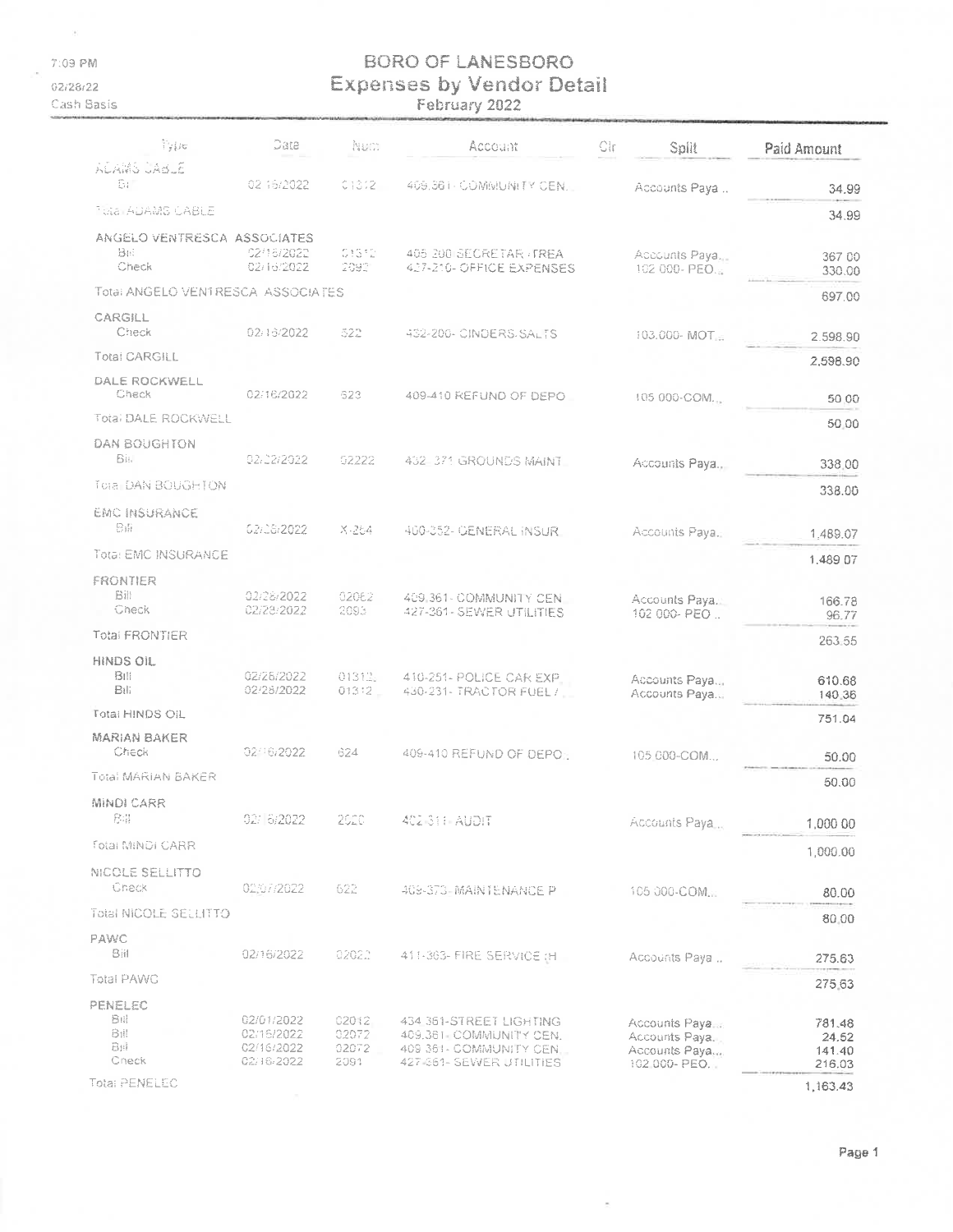$\alpha$  $109.20$  i.

02/28/22 Cash Basis

# **BORO OF LANESBORO** Expenses by Vendor Detail

 $\epsilon$ 

| Type                                   | Date                   | NUTT             | Account                                           | Clr | Split                            | Paid Amount   |
|----------------------------------------|------------------------|------------------|---------------------------------------------------|-----|----------------------------------|---------------|
| PEOPLES SECUITY BANK                   |                        |                  |                                                   |     |                                  |               |
| Sa.                                    | CD/DB/2012             | 02.02            | 410-251-POLICE CAR EXP =                          |     | Accounts Paya                    | 714.40        |
| FIXE PEOPLES SECURITY BANK             |                        |                  |                                                   |     |                                  | 714.40        |
| <b>AVANA</b><br><b>C</b> heck          | 02/16/2022             | 144              | 408-350- BUILD NO LOAN                            |     | 104.000- CAPI                    | 2,202.12      |
| TOIG PS BANK                           |                        |                  |                                                   |     |                                  | 2.202.12      |
| SCCO<br>Sul                            | 62 no 2022             | U3172            | 425-120 DONATION OTHER                            |     | Accounts Paya                    | 250.00        |
| Total SCCD                             |                        |                  |                                                   |     |                                  | 250.00        |
| TJ'S AUTO SUPPLY<br><b>Bill</b><br>3.1 | 02 0/2022<br>0216/2022 | 938782<br>839748 | 4.0-213- POLICE EQUIPME<br>430-231- TRACTOR FUELT |     | Accounts Paya.<br>Accourtis Paya | 89.30<br>8.99 |
| TOTAL TJ S AUTO SUPPLY                 |                        |                  |                                                   |     |                                  | 98.29         |
| OTAL                                   |                        |                  |                                                   |     |                                  | 12,056.42     |

TOTAL

 $\tilde{\omega}$ 

Page 2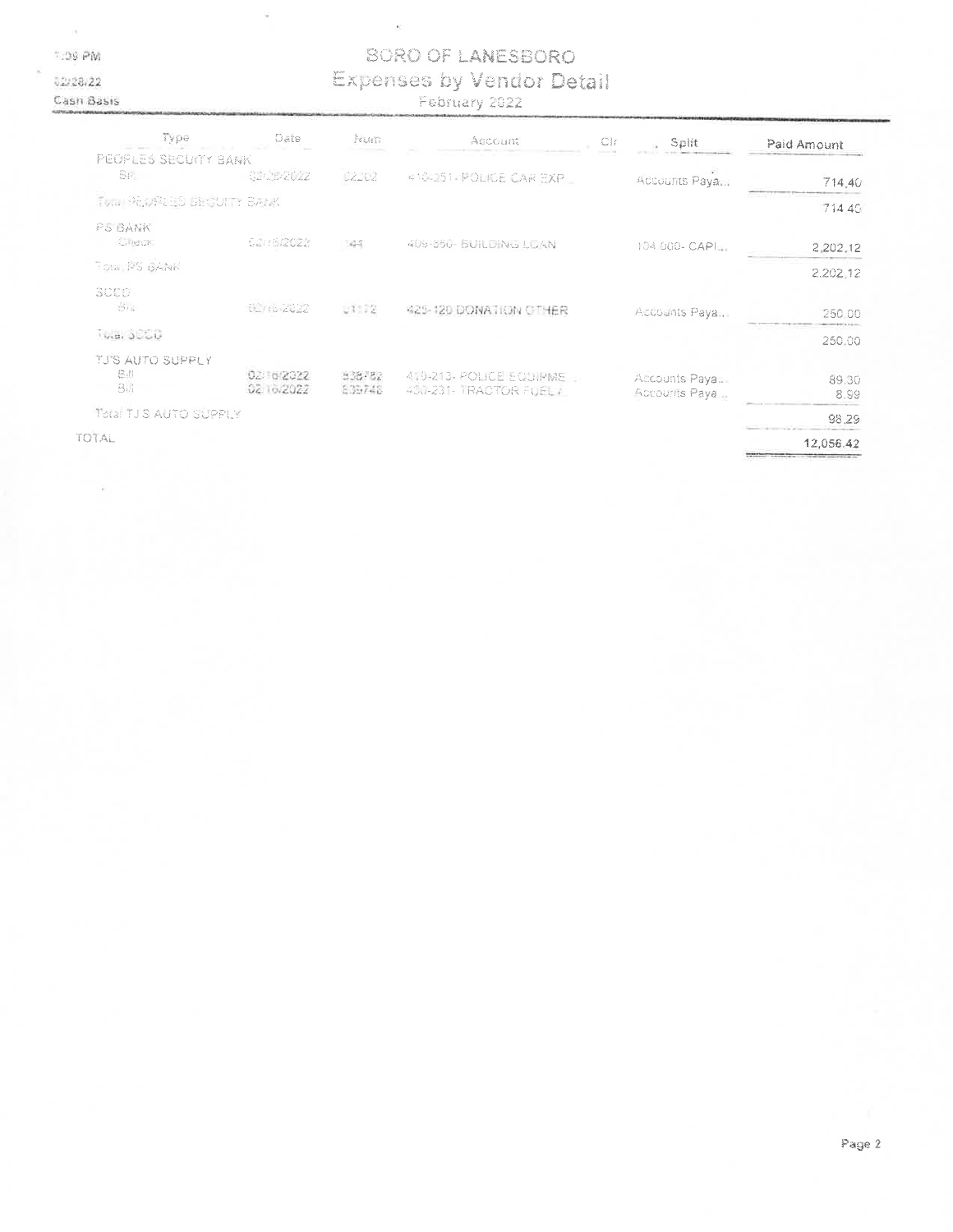7:10 PM

02/28/22

#### **Cash Basis**

# BORO OF LANESBORO Income by Customer Detail

| Type.                                                                                        | <b>Date</b>                                                      | ACCOUNT                                                                                                           | Paid Amount                                                                                                                                                                                                                                 |
|----------------------------------------------------------------------------------------------|------------------------------------------------------------------|-------------------------------------------------------------------------------------------------------------------|---------------------------------------------------------------------------------------------------------------------------------------------------------------------------------------------------------------------------------------------|
| GNEUK<br>thypice.<br>IF VOICES                                                               | $0.2514 \pm 2.312$<br>02/11/2022                                 | <b><i>DIC TOUREAL ESTAT TRANSFER TAX</i></b><br>LIDA 100- SEWER INCOME.                                           | 1.487.05<br>2.379.00                                                                                                                                                                                                                        |
| <b>CONTRACTOR</b><br>$\rightarrow$ , $\mathcal{L}_{\rm c}$<br>id worked.<br><b>IT VOIDE!</b> | C2 1: 307.<br>$9 - 16222$<br>92 TESS 2<br>52 Ya 26.22            | <b>JU4 100 SEVIER NOUME</b><br><b>MECHILO MISCELLANEOUS</b><br>L2 100-RC LCB FILES<br><b>BET ACCEPCLICE FINES</b> | 510.00<br>375.00<br>6.45<br>180.55                                                                                                                                                                                                          |
| IFVUIDE<br>IT VOILE<br>INDIG:<br>it vace.                                                    | $1 - 11$ - Car 2<br>-12-16/2020<br>$V = L - L - L$<br>V2/21-2022 | <b>JULY 10 POETDE NOOME THOWNSON</b><br>JU4 100 SEWER NOOME<br>US4 106-SEWIER INJOME                              | 475.00<br>1.451.00<br>6.721.06                                                                                                                                                                                                              |
| Total UNEOK.                                                                                 |                                                                  | IT SHIRG-POLICE INCOME SCHOOL                                                                                     | 2472.60<br>16.067.65                                                                                                                                                                                                                        |
| TOTAL                                                                                        |                                                                  |                                                                                                                   | 16,057.65<br>The State of the Contract Contract Contract Contract Contract Contract Contract Contract Contract Contract Contract Contract Contract Contract Contract Contract Contract Contract Contract Contract Contract Contract Contrac |

Page 1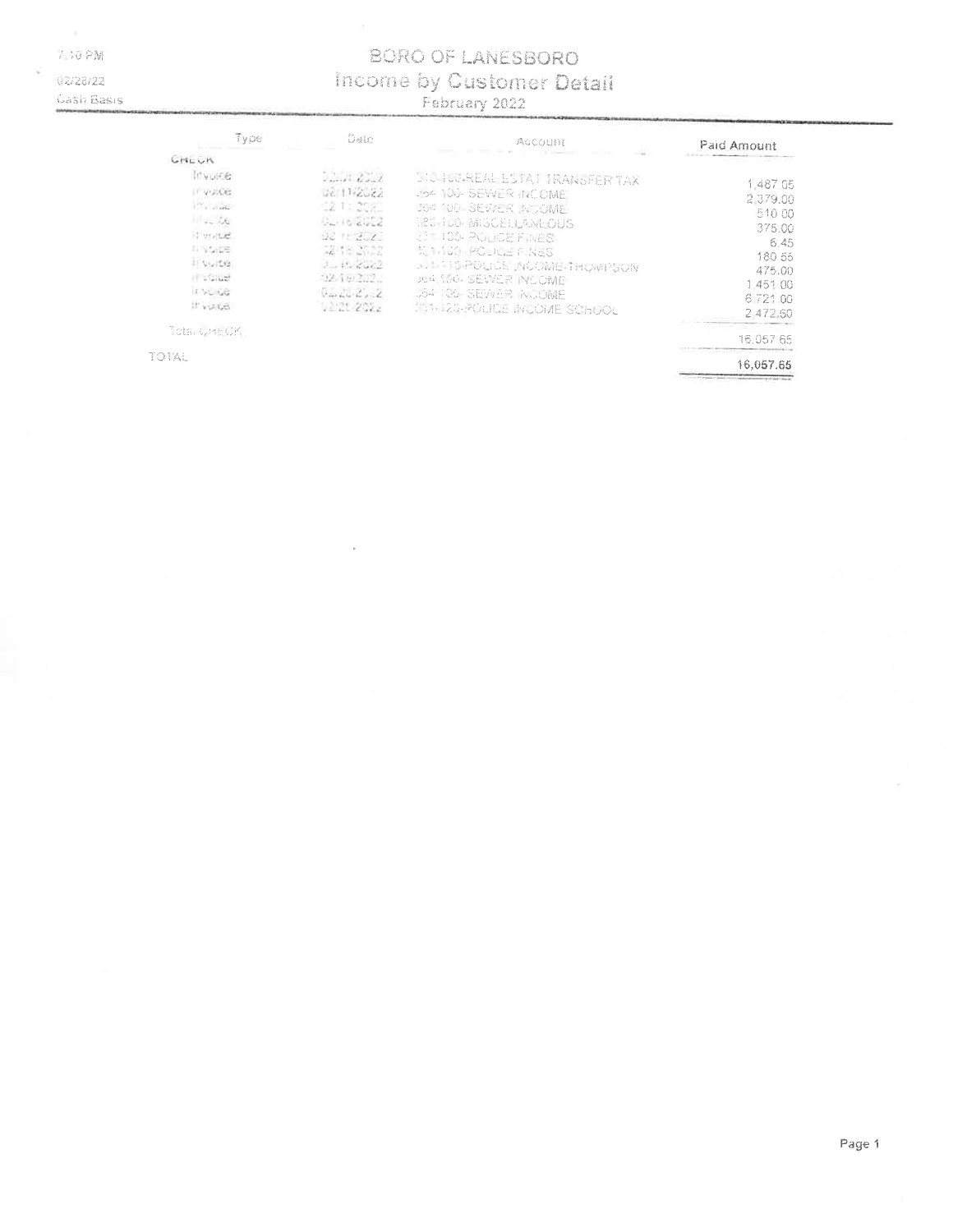7,36 PM

02/28/22

Casn Basis

# BORO OF LANESBORO Profit & Loss Budget vs. Actual

|                                                              | $Jan - FeB 22$ | Budget            | \$ Over Budget | % of Budget |
|--------------------------------------------------------------|----------------|-------------------|----------------|-------------|
| moome                                                        |                |                   |                |             |
| 301-000-REAL ESTATE TAXES                                    |                |                   |                |             |
| 301-100-REAL ESTATE CURRENT                                  | $-49308$       | 13 833 30         | 10.340.22      | 25.3%       |
| 301-200-PRIOR YEAR REAL ESTATE                               | 0.00           | 283.30            | $-283.30$      | $0.0\%$     |
| 301-300-REAL ESTATE DELINGUENT                               | 0 UC           | $^{\circ}$ C23 30 | $-1.333.30$    | 0.0%        |
| TOtal 301-000- REAL ESTATE TAXES                             | U 493 08       | 15 448 90         | $-11,956,82$   | 22.6%       |
| 310-000- LOCAL ENABLING TAXES                                |                |                   |                |             |
| 310-100-REAL ESTAT TRANSFER TAX                              | * 467.65       | 41670             | 107035         | 356.9%      |
| Total 310-000- LOCAL ENABLING TAXES                          | 1:487.05       | 416.70            | 1070.35        | 356 9%      |
| 311-000- IN LIEU OF TAXES<br>311.100-IN LIEU OF TAXE- TURNPI | G 00           | 483 30            | $-483.30$      | 0.0%        |
| Total 311-000- IN LIEU OF TAXES                              | 0JJ            | 483.30            | -483.30        | $0.0\%$     |
| 331-060 FINES & COST                                         |                |                   |                |             |
| 331-140- ACCIDENT REPORTS                                    | 16.00          | 2.50              | 12.50          | 600.0%      |
| 331-100- POLICE FINES                                        | 271 02         | 16670             | 104.32         | 162.6%      |
| 331-110-POLICE INCOME-THOMPSON                               | 950 CD         | $= 000.00$        | $-5000$        | 95.0%       |
| 331-126-POLICE INCOME SCHOOL                                 | 4,450.68       | 5.00.00           | $-549.32$      | 89.0%       |
| 331-130-POLICE INCOME HARMONY                                | 1,000.00       | 1.000.00          | 0.00           | 100.0%      |
| 331-200-STATE POLICE FINES                                   | 0.05           | 41.70             | $-41.70$       | $0.0\%$     |
| Total 331-000 FINES & COST                                   | 6,686.70       | 7 2 10 30         | $-524.20$      | 92.7%       |
| 341-000 INTEREST INCOME                                      |                |                   |                |             |
| <b>G41-100-INTEREST INCOME GENERAL</b>                       | $-19$          | 33.30             | $-28.51$       | 14.4%       |
| 341-200-INTEREST INCOME SEWER                                | 15.78          | 83.30             | $-57.62$       | 18.9%       |
| 341-300- INTEREST MOTOR LICENSE                              | 3.50           | 16.70             | $-13.20$       | 21.0%       |
| 341-400- INTEREST CAPITAL RESER                              | $-9.05$        | 16.70             | $-6.65$        | 60.2%       |
| 341-500- INTEREST COMM CENTER                                | 0.59           | 2.50              | $-1.91$        | 23.6%       |
| 341-600- INTEREST ESCROW                                     | 0.10           | 0.50              | $-0.40$        | 20.0%       |
| 341-700- SEWER REV/BOND                                      | 0.17           | 0.80              | $-0.63$        | 21.3%       |
| 341-800- OIVIDEN INCOME                                      | C <sub>0</sub> | 260.00            | 250,00         | $0.0\%$     |
| Total 341-000 INTEREST INCOME                                | 34.98          | 403.80            | $-368.82$      | 8.7%        |
| 342-000- RENTAL OF BUILDING                                  |                |                   |                |             |
| 342.100 RENT OF BUILDING                                     | 160.00         | 333.30            | $-183.30$      | 45.0%       |
| Total 342-000- RENTAL OF BUILDING                            | 150.00         | 333.30            | $-183.30$      | 45.0%       |
| 355-000-STATE SHARE REV & ENTIL                              |                |                   |                |             |
| 355-600- COVID GRANT MONEY                                   | 0.00           | 3.960.01          | -3,960.01      | $0.0\%$     |
| 355-100-BEVERAGE LICENSE                                     | 0.00           | 25.00             | $-25.00$       | 0.0%        |
| 355-200-MOTOR VECHIL LIQUID FUE                              | $0.00\,$       | 2,833.30          | -2,833.30      | $0.0\%$     |
| 355-300- PURTA                                               | 0.00           | 12.50             | $-12.50$       | $0.0\%$     |
| 355.400-IMPACT FEE MONEY                                     | 0.00           | 5,000.00          | -5 000.00      | $0.0\%$     |
| 355-500-FOREIGN FIRE INS GRANT                               | $0.00 -$       | 333.30            | -333.30        | $0.0\%$     |
| Total 355-000-STATE SHARE REV & ENTIL                        | o ye           | 12.164.11         | $-12.16411$    | 0.0%        |
| 364-000-SEWER INCOME                                         |                |                   |                |             |
| 364.100- SEWER INCOME                                        | 1 Trad 2, 60   | 14 000 00         | 3.517.00       | 125 1%      |
| Total 364-000- SEWER INCOME                                  | 17.517.00      | 14.000.00         | 3,517.00       | 125.1%      |
| 380-000 MISCELLANEIOUS INCOME<br>380-100- MISCELLANEOUS      | 375.00         | 33.30             | 341.70         | 1.126.1%    |
| <b>Total 380-000 MISCELLANEIOUS INCOME</b>                   | 275 00         | 33.30             | 341.70         | 1.126.1%    |
|                                                              |                |                   |                |             |
| Total income                                                 | 39.343.61      | 50 495 51         | $-20,751.50$   | 58.9%       |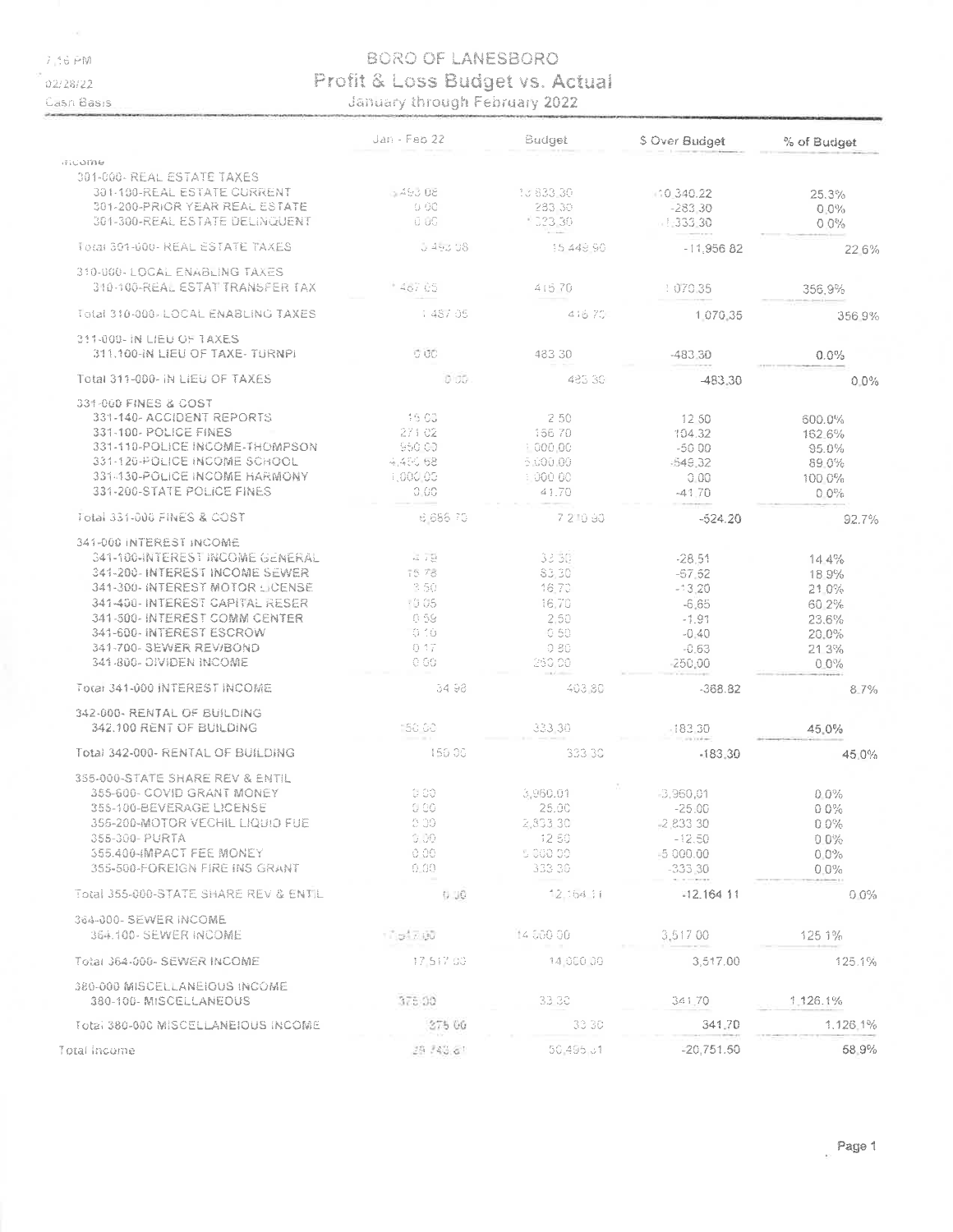$7.16 - 60$ 

 $-28.22$ 

**Jash Basis** 

#### BORO OF LANESBORO Profit & Loss Budget vs. Actual January through February 2022

| 414-060 COOE ENFORECMENT<br>414-310 CODE ENFORECMENT<br>86.50<br>TOtal #14-000 CODE ENFORECMENT<br>88.50<br>400-100- GENERAL GOV'T EXPENSES<br>400-210-SUPPLIES<br>122.00<br>50.00<br>72.00<br>244.0%<br>400-340-ADVERTISING<br>O OC<br>41.70<br>$-4170$<br>0.0%<br>400-420 - OUES & SUBSCRIPTIONS<br>e oa<br>50.00<br>$-50.00$<br>0.0%<br>400-352- GENERAL INSURANCE<br>2.978.20<br>2 266.70<br>711.50<br>131.4%<br>400-354- INSURANCE W.C<br>e oc<br>1 333 36<br>$-1.333.30$<br>$0.0\%$<br>TOTAL 400-100- GENERAL GOV'L EXPENS.<br>3 100 20<br>3.741.70<br>$-541.50$<br>82.9%<br>402-000-AUDITING<br>402-311- AUDIT<br>$+55,00$<br>66.70<br>833 30<br>599.9%<br>Total 402-000-AUDITING<br>1.000.00<br>16670<br>833.30<br>599.9%<br>403-060 TAX COLLECTOR<br>403-210 TAX COLL EXPENSES<br>0.00<br>33.30<br>$-33.20$<br>0.0%<br>403-300- TAX COLL SALARY<br>0C<br>500,00<br>$-500.00$<br>0.0%<br>403-353- TAX COLLECTOR BOND<br>G 60<br>2:50<br>$-2.50$<br>$0.0\%$<br>Total 403-000 TAX COLLECTOR<br>O CO<br>535.80<br>$-535.80$<br>C 0%<br>404-003-LEGAL SERVICES<br>404.314- LEGAL SERVICES<br>5.52<br>166.70<br>$-166.70$<br>$0.0\%$<br>TOTAL 404-008-LEGAL SERVICES<br>0 uu<br>166.70<br>$-166.70$<br>0.0%<br>405-000 SECRETARY TREASURER<br>405-200-SECRETAR / TREASURER SAL<br>729.00<br>596.70<br>$=167.70$<br>81.3%<br>405.210-OFFICE EXPENSE / POSTAG<br>C.CO<br>250 00<br>$= 250.00$<br>0.0%<br>405-300-SECRETARY SAL<br>3.25<br>50.00<br>$-50.00$<br>00%<br>Total 405-000 SECRETARY TREASURER<br>729.00<br>1 196 73<br>-467.70<br>60.9%<br>408-000- ENGINEER SERVICES<br>408-100- ENGINEERING SERVICES<br>0.06<br>500.00<br>$-500.00$<br>$0.0\%$<br>Total 408-000- ENGINEER SERVICES<br>0.00<br>500.00<br>-500.00<br>0.0%<br>469-680 GENERAL GOVIT BUILDING<br>409-410 REFUND OF DEPOSIT<br>100.00<br>166,70<br>$-66.70$<br>60.0%<br>469-550- BUILDING LOAN<br>4 404 24<br>4 400 00<br>424<br>100.1%<br>409.210 COMMUNITY CENTER SUPPLY<br>しじし<br>50.00<br>-50.00<br>0.0%<br>409.361 COMMUNITY CENTER UTIL:<br>1390-66<br>916.70<br>473 96<br>151 7%<br>409-373- MAINTENANCE PROPERTY<br>조리 오우<br>1.550.06<br>$-1010.00$<br>19.2%<br>409-750-CAPITAL PURCHASE BUILDI<br>0.02<br>1566.70<br>$-1666.70$<br>00%<br>Total 409-000 GENERAL GOV'T BLILDING<br>$5 - 34 - 31$<br>8 450 10<br>$-2.315.20$<br>72.6%<br>410-000- POLICE DEPARTMENT<br>410-310-NATIONAL NIGHT OUT<br>0.00<br>83.30<br>$-83.30$<br>0.0%<br>410-133- POLICE SALARY<br>1, 0, 0, 0<br>10 333 30<br>$-7,277,79$<br>45.4%<br>410-174-POLICE SUPPLIE, TRAININ<br>0.05<br>83 30<br>$-83.30$<br>0.0%<br>410-191- POLICE UNIFORMS<br>0.00<br>125.00<br>$-125.00$<br>0.0%<br>410-210- POLICE MISC/SUPPLIES<br>0.00<br>33.30<br>$-83.30$<br>$0.0\%$<br>410-213- FOLICE EQUIPMENT<br>39.30.<br>250 00<br>$-160.70$<br>35.7%<br>410-251- POLICE CAR EXPENSES<br>. A43.09.<br>2,000.00<br>443.09<br>122.2%<br>Total 410-000 - POLICE DEPARTMENT<br>5 381 96<br>15 958 20<br>$-7,370,30$<br>538% |         | Jan - Feb 22 | Eudget | \$ Over Budget | % of Budget |
|-----------------------------------------------------------------------------------------------------------------------------------------------------------------------------------------------------------------------------------------------------------------------------------------------------------------------------------------------------------------------------------------------------------------------------------------------------------------------------------------------------------------------------------------------------------------------------------------------------------------------------------------------------------------------------------------------------------------------------------------------------------------------------------------------------------------------------------------------------------------------------------------------------------------------------------------------------------------------------------------------------------------------------------------------------------------------------------------------------------------------------------------------------------------------------------------------------------------------------------------------------------------------------------------------------------------------------------------------------------------------------------------------------------------------------------------------------------------------------------------------------------------------------------------------------------------------------------------------------------------------------------------------------------------------------------------------------------------------------------------------------------------------------------------------------------------------------------------------------------------------------------------------------------------------------------------------------------------------------------------------------------------------------------------------------------------------------------------------------------------------------------------------------------------------------------------------------------------------------------------------------------------------------------------------------------------------------------------------------------------------------------------------------------------------------------------------------------------------------------------------------------------------------------------------------------------------------------------------------------------------------------------------------------------------------------------------------------------------------------------------------------------------------------------------------------------------------------------------------------------------------------------------------------------------------------------------------------------|---------|--------------|--------|----------------|-------------|
|                                                                                                                                                                                                                                                                                                                                                                                                                                                                                                                                                                                                                                                                                                                                                                                                                                                                                                                                                                                                                                                                                                                                                                                                                                                                                                                                                                                                                                                                                                                                                                                                                                                                                                                                                                                                                                                                                                                                                                                                                                                                                                                                                                                                                                                                                                                                                                                                                                                                                                                                                                                                                                                                                                                                                                                                                                                                                                                                                                 | Expense |              |        |                |             |
|                                                                                                                                                                                                                                                                                                                                                                                                                                                                                                                                                                                                                                                                                                                                                                                                                                                                                                                                                                                                                                                                                                                                                                                                                                                                                                                                                                                                                                                                                                                                                                                                                                                                                                                                                                                                                                                                                                                                                                                                                                                                                                                                                                                                                                                                                                                                                                                                                                                                                                                                                                                                                                                                                                                                                                                                                                                                                                                                                                 |         |              |        |                |             |
|                                                                                                                                                                                                                                                                                                                                                                                                                                                                                                                                                                                                                                                                                                                                                                                                                                                                                                                                                                                                                                                                                                                                                                                                                                                                                                                                                                                                                                                                                                                                                                                                                                                                                                                                                                                                                                                                                                                                                                                                                                                                                                                                                                                                                                                                                                                                                                                                                                                                                                                                                                                                                                                                                                                                                                                                                                                                                                                                                                 |         |              |        |                |             |
|                                                                                                                                                                                                                                                                                                                                                                                                                                                                                                                                                                                                                                                                                                                                                                                                                                                                                                                                                                                                                                                                                                                                                                                                                                                                                                                                                                                                                                                                                                                                                                                                                                                                                                                                                                                                                                                                                                                                                                                                                                                                                                                                                                                                                                                                                                                                                                                                                                                                                                                                                                                                                                                                                                                                                                                                                                                                                                                                                                 |         |              |        |                |             |
|                                                                                                                                                                                                                                                                                                                                                                                                                                                                                                                                                                                                                                                                                                                                                                                                                                                                                                                                                                                                                                                                                                                                                                                                                                                                                                                                                                                                                                                                                                                                                                                                                                                                                                                                                                                                                                                                                                                                                                                                                                                                                                                                                                                                                                                                                                                                                                                                                                                                                                                                                                                                                                                                                                                                                                                                                                                                                                                                                                 |         |              |        |                |             |
|                                                                                                                                                                                                                                                                                                                                                                                                                                                                                                                                                                                                                                                                                                                                                                                                                                                                                                                                                                                                                                                                                                                                                                                                                                                                                                                                                                                                                                                                                                                                                                                                                                                                                                                                                                                                                                                                                                                                                                                                                                                                                                                                                                                                                                                                                                                                                                                                                                                                                                                                                                                                                                                                                                                                                                                                                                                                                                                                                                 |         |              |        |                |             |
|                                                                                                                                                                                                                                                                                                                                                                                                                                                                                                                                                                                                                                                                                                                                                                                                                                                                                                                                                                                                                                                                                                                                                                                                                                                                                                                                                                                                                                                                                                                                                                                                                                                                                                                                                                                                                                                                                                                                                                                                                                                                                                                                                                                                                                                                                                                                                                                                                                                                                                                                                                                                                                                                                                                                                                                                                                                                                                                                                                 |         |              |        |                |             |
|                                                                                                                                                                                                                                                                                                                                                                                                                                                                                                                                                                                                                                                                                                                                                                                                                                                                                                                                                                                                                                                                                                                                                                                                                                                                                                                                                                                                                                                                                                                                                                                                                                                                                                                                                                                                                                                                                                                                                                                                                                                                                                                                                                                                                                                                                                                                                                                                                                                                                                                                                                                                                                                                                                                                                                                                                                                                                                                                                                 |         |              |        |                |             |
|                                                                                                                                                                                                                                                                                                                                                                                                                                                                                                                                                                                                                                                                                                                                                                                                                                                                                                                                                                                                                                                                                                                                                                                                                                                                                                                                                                                                                                                                                                                                                                                                                                                                                                                                                                                                                                                                                                                                                                                                                                                                                                                                                                                                                                                                                                                                                                                                                                                                                                                                                                                                                                                                                                                                                                                                                                                                                                                                                                 |         |              |        |                |             |
|                                                                                                                                                                                                                                                                                                                                                                                                                                                                                                                                                                                                                                                                                                                                                                                                                                                                                                                                                                                                                                                                                                                                                                                                                                                                                                                                                                                                                                                                                                                                                                                                                                                                                                                                                                                                                                                                                                                                                                                                                                                                                                                                                                                                                                                                                                                                                                                                                                                                                                                                                                                                                                                                                                                                                                                                                                                                                                                                                                 |         |              |        |                |             |
|                                                                                                                                                                                                                                                                                                                                                                                                                                                                                                                                                                                                                                                                                                                                                                                                                                                                                                                                                                                                                                                                                                                                                                                                                                                                                                                                                                                                                                                                                                                                                                                                                                                                                                                                                                                                                                                                                                                                                                                                                                                                                                                                                                                                                                                                                                                                                                                                                                                                                                                                                                                                                                                                                                                                                                                                                                                                                                                                                                 |         |              |        |                |             |
|                                                                                                                                                                                                                                                                                                                                                                                                                                                                                                                                                                                                                                                                                                                                                                                                                                                                                                                                                                                                                                                                                                                                                                                                                                                                                                                                                                                                                                                                                                                                                                                                                                                                                                                                                                                                                                                                                                                                                                                                                                                                                                                                                                                                                                                                                                                                                                                                                                                                                                                                                                                                                                                                                                                                                                                                                                                                                                                                                                 |         |              |        |                |             |
|                                                                                                                                                                                                                                                                                                                                                                                                                                                                                                                                                                                                                                                                                                                                                                                                                                                                                                                                                                                                                                                                                                                                                                                                                                                                                                                                                                                                                                                                                                                                                                                                                                                                                                                                                                                                                                                                                                                                                                                                                                                                                                                                                                                                                                                                                                                                                                                                                                                                                                                                                                                                                                                                                                                                                                                                                                                                                                                                                                 |         |              |        |                |             |
|                                                                                                                                                                                                                                                                                                                                                                                                                                                                                                                                                                                                                                                                                                                                                                                                                                                                                                                                                                                                                                                                                                                                                                                                                                                                                                                                                                                                                                                                                                                                                                                                                                                                                                                                                                                                                                                                                                                                                                                                                                                                                                                                                                                                                                                                                                                                                                                                                                                                                                                                                                                                                                                                                                                                                                                                                                                                                                                                                                 |         |              |        |                |             |
|                                                                                                                                                                                                                                                                                                                                                                                                                                                                                                                                                                                                                                                                                                                                                                                                                                                                                                                                                                                                                                                                                                                                                                                                                                                                                                                                                                                                                                                                                                                                                                                                                                                                                                                                                                                                                                                                                                                                                                                                                                                                                                                                                                                                                                                                                                                                                                                                                                                                                                                                                                                                                                                                                                                                                                                                                                                                                                                                                                 |         |              |        |                |             |
|                                                                                                                                                                                                                                                                                                                                                                                                                                                                                                                                                                                                                                                                                                                                                                                                                                                                                                                                                                                                                                                                                                                                                                                                                                                                                                                                                                                                                                                                                                                                                                                                                                                                                                                                                                                                                                                                                                                                                                                                                                                                                                                                                                                                                                                                                                                                                                                                                                                                                                                                                                                                                                                                                                                                                                                                                                                                                                                                                                 |         |              |        |                |             |
|                                                                                                                                                                                                                                                                                                                                                                                                                                                                                                                                                                                                                                                                                                                                                                                                                                                                                                                                                                                                                                                                                                                                                                                                                                                                                                                                                                                                                                                                                                                                                                                                                                                                                                                                                                                                                                                                                                                                                                                                                                                                                                                                                                                                                                                                                                                                                                                                                                                                                                                                                                                                                                                                                                                                                                                                                                                                                                                                                                 |         |              |        |                |             |
|                                                                                                                                                                                                                                                                                                                                                                                                                                                                                                                                                                                                                                                                                                                                                                                                                                                                                                                                                                                                                                                                                                                                                                                                                                                                                                                                                                                                                                                                                                                                                                                                                                                                                                                                                                                                                                                                                                                                                                                                                                                                                                                                                                                                                                                                                                                                                                                                                                                                                                                                                                                                                                                                                                                                                                                                                                                                                                                                                                 |         |              |        |                |             |
|                                                                                                                                                                                                                                                                                                                                                                                                                                                                                                                                                                                                                                                                                                                                                                                                                                                                                                                                                                                                                                                                                                                                                                                                                                                                                                                                                                                                                                                                                                                                                                                                                                                                                                                                                                                                                                                                                                                                                                                                                                                                                                                                                                                                                                                                                                                                                                                                                                                                                                                                                                                                                                                                                                                                                                                                                                                                                                                                                                 |         |              |        |                |             |
|                                                                                                                                                                                                                                                                                                                                                                                                                                                                                                                                                                                                                                                                                                                                                                                                                                                                                                                                                                                                                                                                                                                                                                                                                                                                                                                                                                                                                                                                                                                                                                                                                                                                                                                                                                                                                                                                                                                                                                                                                                                                                                                                                                                                                                                                                                                                                                                                                                                                                                                                                                                                                                                                                                                                                                                                                                                                                                                                                                 |         |              |        |                |             |
|                                                                                                                                                                                                                                                                                                                                                                                                                                                                                                                                                                                                                                                                                                                                                                                                                                                                                                                                                                                                                                                                                                                                                                                                                                                                                                                                                                                                                                                                                                                                                                                                                                                                                                                                                                                                                                                                                                                                                                                                                                                                                                                                                                                                                                                                                                                                                                                                                                                                                                                                                                                                                                                                                                                                                                                                                                                                                                                                                                 |         |              |        |                |             |
|                                                                                                                                                                                                                                                                                                                                                                                                                                                                                                                                                                                                                                                                                                                                                                                                                                                                                                                                                                                                                                                                                                                                                                                                                                                                                                                                                                                                                                                                                                                                                                                                                                                                                                                                                                                                                                                                                                                                                                                                                                                                                                                                                                                                                                                                                                                                                                                                                                                                                                                                                                                                                                                                                                                                                                                                                                                                                                                                                                 |         |              |        |                |             |
|                                                                                                                                                                                                                                                                                                                                                                                                                                                                                                                                                                                                                                                                                                                                                                                                                                                                                                                                                                                                                                                                                                                                                                                                                                                                                                                                                                                                                                                                                                                                                                                                                                                                                                                                                                                                                                                                                                                                                                                                                                                                                                                                                                                                                                                                                                                                                                                                                                                                                                                                                                                                                                                                                                                                                                                                                                                                                                                                                                 |         |              |        |                |             |
|                                                                                                                                                                                                                                                                                                                                                                                                                                                                                                                                                                                                                                                                                                                                                                                                                                                                                                                                                                                                                                                                                                                                                                                                                                                                                                                                                                                                                                                                                                                                                                                                                                                                                                                                                                                                                                                                                                                                                                                                                                                                                                                                                                                                                                                                                                                                                                                                                                                                                                                                                                                                                                                                                                                                                                                                                                                                                                                                                                 |         |              |        |                |             |
|                                                                                                                                                                                                                                                                                                                                                                                                                                                                                                                                                                                                                                                                                                                                                                                                                                                                                                                                                                                                                                                                                                                                                                                                                                                                                                                                                                                                                                                                                                                                                                                                                                                                                                                                                                                                                                                                                                                                                                                                                                                                                                                                                                                                                                                                                                                                                                                                                                                                                                                                                                                                                                                                                                                                                                                                                                                                                                                                                                 |         |              |        |                |             |
|                                                                                                                                                                                                                                                                                                                                                                                                                                                                                                                                                                                                                                                                                                                                                                                                                                                                                                                                                                                                                                                                                                                                                                                                                                                                                                                                                                                                                                                                                                                                                                                                                                                                                                                                                                                                                                                                                                                                                                                                                                                                                                                                                                                                                                                                                                                                                                                                                                                                                                                                                                                                                                                                                                                                                                                                                                                                                                                                                                 |         |              |        |                |             |
|                                                                                                                                                                                                                                                                                                                                                                                                                                                                                                                                                                                                                                                                                                                                                                                                                                                                                                                                                                                                                                                                                                                                                                                                                                                                                                                                                                                                                                                                                                                                                                                                                                                                                                                                                                                                                                                                                                                                                                                                                                                                                                                                                                                                                                                                                                                                                                                                                                                                                                                                                                                                                                                                                                                                                                                                                                                                                                                                                                 |         |              |        |                |             |
|                                                                                                                                                                                                                                                                                                                                                                                                                                                                                                                                                                                                                                                                                                                                                                                                                                                                                                                                                                                                                                                                                                                                                                                                                                                                                                                                                                                                                                                                                                                                                                                                                                                                                                                                                                                                                                                                                                                                                                                                                                                                                                                                                                                                                                                                                                                                                                                                                                                                                                                                                                                                                                                                                                                                                                                                                                                                                                                                                                 |         |              |        |                |             |
|                                                                                                                                                                                                                                                                                                                                                                                                                                                                                                                                                                                                                                                                                                                                                                                                                                                                                                                                                                                                                                                                                                                                                                                                                                                                                                                                                                                                                                                                                                                                                                                                                                                                                                                                                                                                                                                                                                                                                                                                                                                                                                                                                                                                                                                                                                                                                                                                                                                                                                                                                                                                                                                                                                                                                                                                                                                                                                                                                                 |         |              |        |                |             |
|                                                                                                                                                                                                                                                                                                                                                                                                                                                                                                                                                                                                                                                                                                                                                                                                                                                                                                                                                                                                                                                                                                                                                                                                                                                                                                                                                                                                                                                                                                                                                                                                                                                                                                                                                                                                                                                                                                                                                                                                                                                                                                                                                                                                                                                                                                                                                                                                                                                                                                                                                                                                                                                                                                                                                                                                                                                                                                                                                                 |         |              |        |                |             |
|                                                                                                                                                                                                                                                                                                                                                                                                                                                                                                                                                                                                                                                                                                                                                                                                                                                                                                                                                                                                                                                                                                                                                                                                                                                                                                                                                                                                                                                                                                                                                                                                                                                                                                                                                                                                                                                                                                                                                                                                                                                                                                                                                                                                                                                                                                                                                                                                                                                                                                                                                                                                                                                                                                                                                                                                                                                                                                                                                                 |         |              |        |                |             |
|                                                                                                                                                                                                                                                                                                                                                                                                                                                                                                                                                                                                                                                                                                                                                                                                                                                                                                                                                                                                                                                                                                                                                                                                                                                                                                                                                                                                                                                                                                                                                                                                                                                                                                                                                                                                                                                                                                                                                                                                                                                                                                                                                                                                                                                                                                                                                                                                                                                                                                                                                                                                                                                                                                                                                                                                                                                                                                                                                                 |         |              |        |                |             |
|                                                                                                                                                                                                                                                                                                                                                                                                                                                                                                                                                                                                                                                                                                                                                                                                                                                                                                                                                                                                                                                                                                                                                                                                                                                                                                                                                                                                                                                                                                                                                                                                                                                                                                                                                                                                                                                                                                                                                                                                                                                                                                                                                                                                                                                                                                                                                                                                                                                                                                                                                                                                                                                                                                                                                                                                                                                                                                                                                                 |         |              |        |                |             |
|                                                                                                                                                                                                                                                                                                                                                                                                                                                                                                                                                                                                                                                                                                                                                                                                                                                                                                                                                                                                                                                                                                                                                                                                                                                                                                                                                                                                                                                                                                                                                                                                                                                                                                                                                                                                                                                                                                                                                                                                                                                                                                                                                                                                                                                                                                                                                                                                                                                                                                                                                                                                                                                                                                                                                                                                                                                                                                                                                                 |         |              |        |                |             |
|                                                                                                                                                                                                                                                                                                                                                                                                                                                                                                                                                                                                                                                                                                                                                                                                                                                                                                                                                                                                                                                                                                                                                                                                                                                                                                                                                                                                                                                                                                                                                                                                                                                                                                                                                                                                                                                                                                                                                                                                                                                                                                                                                                                                                                                                                                                                                                                                                                                                                                                                                                                                                                                                                                                                                                                                                                                                                                                                                                 |         |              |        |                |             |
|                                                                                                                                                                                                                                                                                                                                                                                                                                                                                                                                                                                                                                                                                                                                                                                                                                                                                                                                                                                                                                                                                                                                                                                                                                                                                                                                                                                                                                                                                                                                                                                                                                                                                                                                                                                                                                                                                                                                                                                                                                                                                                                                                                                                                                                                                                                                                                                                                                                                                                                                                                                                                                                                                                                                                                                                                                                                                                                                                                 |         |              |        |                |             |
|                                                                                                                                                                                                                                                                                                                                                                                                                                                                                                                                                                                                                                                                                                                                                                                                                                                                                                                                                                                                                                                                                                                                                                                                                                                                                                                                                                                                                                                                                                                                                                                                                                                                                                                                                                                                                                                                                                                                                                                                                                                                                                                                                                                                                                                                                                                                                                                                                                                                                                                                                                                                                                                                                                                                                                                                                                                                                                                                                                 |         |              |        |                |             |
|                                                                                                                                                                                                                                                                                                                                                                                                                                                                                                                                                                                                                                                                                                                                                                                                                                                                                                                                                                                                                                                                                                                                                                                                                                                                                                                                                                                                                                                                                                                                                                                                                                                                                                                                                                                                                                                                                                                                                                                                                                                                                                                                                                                                                                                                                                                                                                                                                                                                                                                                                                                                                                                                                                                                                                                                                                                                                                                                                                 |         |              |        |                |             |
|                                                                                                                                                                                                                                                                                                                                                                                                                                                                                                                                                                                                                                                                                                                                                                                                                                                                                                                                                                                                                                                                                                                                                                                                                                                                                                                                                                                                                                                                                                                                                                                                                                                                                                                                                                                                                                                                                                                                                                                                                                                                                                                                                                                                                                                                                                                                                                                                                                                                                                                                                                                                                                                                                                                                                                                                                                                                                                                                                                 |         |              |        |                |             |
|                                                                                                                                                                                                                                                                                                                                                                                                                                                                                                                                                                                                                                                                                                                                                                                                                                                                                                                                                                                                                                                                                                                                                                                                                                                                                                                                                                                                                                                                                                                                                                                                                                                                                                                                                                                                                                                                                                                                                                                                                                                                                                                                                                                                                                                                                                                                                                                                                                                                                                                                                                                                                                                                                                                                                                                                                                                                                                                                                                 |         |              |        |                |             |
|                                                                                                                                                                                                                                                                                                                                                                                                                                                                                                                                                                                                                                                                                                                                                                                                                                                                                                                                                                                                                                                                                                                                                                                                                                                                                                                                                                                                                                                                                                                                                                                                                                                                                                                                                                                                                                                                                                                                                                                                                                                                                                                                                                                                                                                                                                                                                                                                                                                                                                                                                                                                                                                                                                                                                                                                                                                                                                                                                                 |         |              |        |                |             |
|                                                                                                                                                                                                                                                                                                                                                                                                                                                                                                                                                                                                                                                                                                                                                                                                                                                                                                                                                                                                                                                                                                                                                                                                                                                                                                                                                                                                                                                                                                                                                                                                                                                                                                                                                                                                                                                                                                                                                                                                                                                                                                                                                                                                                                                                                                                                                                                                                                                                                                                                                                                                                                                                                                                                                                                                                                                                                                                                                                 |         |              |        |                |             |
|                                                                                                                                                                                                                                                                                                                                                                                                                                                                                                                                                                                                                                                                                                                                                                                                                                                                                                                                                                                                                                                                                                                                                                                                                                                                                                                                                                                                                                                                                                                                                                                                                                                                                                                                                                                                                                                                                                                                                                                                                                                                                                                                                                                                                                                                                                                                                                                                                                                                                                                                                                                                                                                                                                                                                                                                                                                                                                                                                                 |         |              |        |                |             |
|                                                                                                                                                                                                                                                                                                                                                                                                                                                                                                                                                                                                                                                                                                                                                                                                                                                                                                                                                                                                                                                                                                                                                                                                                                                                                                                                                                                                                                                                                                                                                                                                                                                                                                                                                                                                                                                                                                                                                                                                                                                                                                                                                                                                                                                                                                                                                                                                                                                                                                                                                                                                                                                                                                                                                                                                                                                                                                                                                                 |         |              |        |                |             |
|                                                                                                                                                                                                                                                                                                                                                                                                                                                                                                                                                                                                                                                                                                                                                                                                                                                                                                                                                                                                                                                                                                                                                                                                                                                                                                                                                                                                                                                                                                                                                                                                                                                                                                                                                                                                                                                                                                                                                                                                                                                                                                                                                                                                                                                                                                                                                                                                                                                                                                                                                                                                                                                                                                                                                                                                                                                                                                                                                                 |         |              |        |                |             |
|                                                                                                                                                                                                                                                                                                                                                                                                                                                                                                                                                                                                                                                                                                                                                                                                                                                                                                                                                                                                                                                                                                                                                                                                                                                                                                                                                                                                                                                                                                                                                                                                                                                                                                                                                                                                                                                                                                                                                                                                                                                                                                                                                                                                                                                                                                                                                                                                                                                                                                                                                                                                                                                                                                                                                                                                                                                                                                                                                                 |         |              |        |                |             |
|                                                                                                                                                                                                                                                                                                                                                                                                                                                                                                                                                                                                                                                                                                                                                                                                                                                                                                                                                                                                                                                                                                                                                                                                                                                                                                                                                                                                                                                                                                                                                                                                                                                                                                                                                                                                                                                                                                                                                                                                                                                                                                                                                                                                                                                                                                                                                                                                                                                                                                                                                                                                                                                                                                                                                                                                                                                                                                                                                                 |         |              |        |                |             |
|                                                                                                                                                                                                                                                                                                                                                                                                                                                                                                                                                                                                                                                                                                                                                                                                                                                                                                                                                                                                                                                                                                                                                                                                                                                                                                                                                                                                                                                                                                                                                                                                                                                                                                                                                                                                                                                                                                                                                                                                                                                                                                                                                                                                                                                                                                                                                                                                                                                                                                                                                                                                                                                                                                                                                                                                                                                                                                                                                                 |         |              |        |                |             |

 $\epsilon$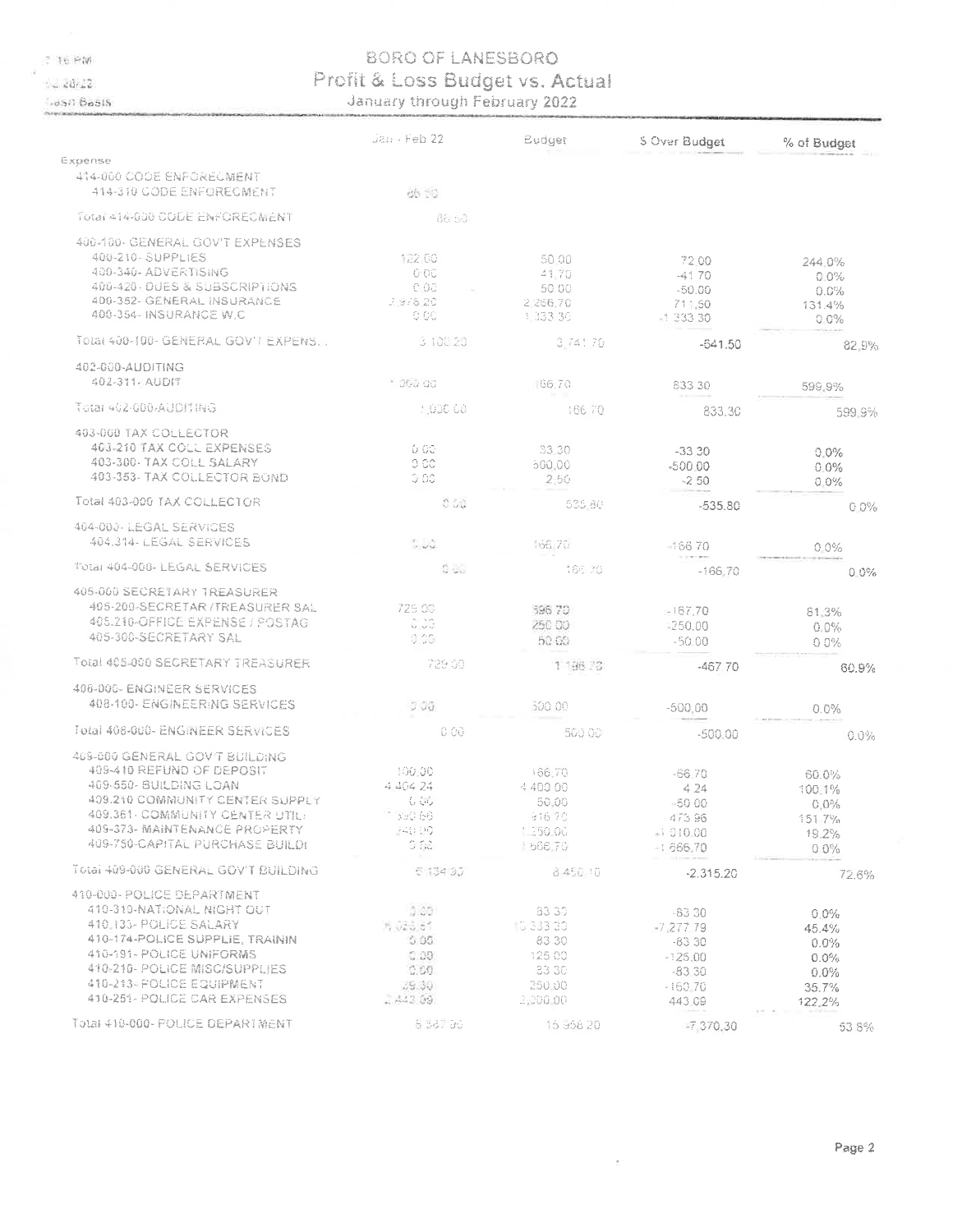15 PM

 $02/28/22$ 

Net

Cush Sasis

### **BORO OF LANESBORO** Profit & Loss Budget vs. Actual

|                                                                                                                                                                                           | Jan - Feb 22                                            | Budget                                                       | \$ Over Budget                                                        | % of Budget                                              |
|-------------------------------------------------------------------------------------------------------------------------------------------------------------------------------------------|---------------------------------------------------------|--------------------------------------------------------------|-----------------------------------------------------------------------|----------------------------------------------------------|
| <b>HE GOG PUBLIC SAFETY</b>                                                                                                                                                               |                                                         |                                                              |                                                                       |                                                          |
| 411-354-WORKERS COMPENSATION<br>411 520- FIRE COMPANY CONT<br>411-641- FOREIGN FIRE INS GRANT<br>411-363- FIRE SERVICE (HYDRANTS                                                          | 0.00<br>0.00<br>le ce<br>555 45                         | 341.70<br>1 551 70<br>333.30<br>55C OC                       | $-341.70$<br>$-1.551.70$<br>$-333.30$<br>5.45                         | 0.0%<br>0.0%<br>$0.0\%$<br>101.0%                        |
| Total 411-000- PUBLIC SAFETY                                                                                                                                                              | 555.46                                                  | 2.776.70                                                     | $-2.221.25$                                                           | 20.0%                                                    |
| 425-000-DONATIONS<br>425-120 DONATION OTHER<br>425-100- CEMETERY DONATION                                                                                                                 | 250 CO<br>0.00                                          | 16.70<br>16.70                                               | 233.30<br>$-16.70$                                                    | 1,497.0%<br>$0.0\%$                                      |
| Total 425-000- DONATIONS                                                                                                                                                                  | 250.80                                                  | 33.40                                                        | 216,60                                                                | 748.5%                                                   |
| 427-000-SEWER<br>427-114- CLERK SERVICE / SALARY<br>427-210- OFFICE EXPENSES<br>427.365- WASTEWATER SERVICES<br>427-361- SEWER UTILITIES<br>427-374- SEWER REPAIRS<br>427-740- SEWER LOAN | 325.00<br>330.00<br>T2 773 87<br>829.84<br>0.00<br>a bo | 850.00<br>16.70<br>8.500.00<br>570 80<br>\$33,30<br>3 566 70 | $-325.00$<br>313.30<br>4 273 87<br>258.84<br>$-833.30$<br>$-3.566.70$ | 50.0%<br>1.976.0%<br>150.3%<br>145.3%<br>$0.0\%$<br>0.0% |
| Total 427-000-SEWER                                                                                                                                                                       | 14 258 51                                               | 14.137.60                                                    | 121.01                                                                | 100.9%                                                   |
| 430-000 GENERAL SERVICES<br>430-210-SUPPLIES<br>430-140-SALARIES STREET<br>430-231- TRACTOR FUEL / EXP                                                                                    | 0.00<br>0.00<br>225.46                                  | 33.30<br>39170<br>416 70                                     | $-33.30$<br>$-39170$<br>$-18124$                                      | $0.0\%$<br>0.0%<br>56.5%                                 |
| Total 430-000 GENERAL SERVICES                                                                                                                                                            | 235.46                                                  | 84170                                                        | $-606.24$                                                             | 28.0%                                                    |
| 432-000- SNOW JCE REMOVAL<br>432-100- MAINTAINCE OF ROADS<br>432-200- CINDERS/SALTS<br>432-.371 GROUNDS MAINTENANCE                                                                       | 5.100.00<br>740.75                                      | 333.38<br>500.00<br>50.00                                    | 4,766,70<br>2.098.90<br>690 75                                        | 1.530 2%<br>5198%<br>1,481.5%                            |
| Total 432-000- SNOW ICE REMOVAL                                                                                                                                                           | 6.439.55                                                | 883 30                                                       | 7,556,35                                                              | 955.5%                                                   |
| 434-000- BORO STREET LIGHTS<br>434.361-STREET LIGHTING                                                                                                                                    | $-548.53$                                               | 145000                                                       | 88.53                                                                 | 106.1%                                                   |
| Total 434-000- BORO STREET LIGHTS                                                                                                                                                         | 1 548.53                                                | 1,460.00                                                     | 88.53                                                                 | 106.1%                                                   |
| 437-000 REPAIRS OF TOOLS & MACH<br>437.260-REPAIR OF TOOL / MACHIN                                                                                                                        | $5.931 - 4$                                             | 250-00                                                       | 3,681,14                                                              | 1,572.5%                                                 |
| Total 437-000 REPAIRS OF TOOLS & MA.                                                                                                                                                      | S 331 14                                                | 250.00                                                       | 3.681 14                                                              | 1.572.5%                                                 |
| 459-006-ROAD CONST & REBUILDIN<br>439-610-PAVING CONTRACTED SERV<br>439-245- MATERIAL & SUPPLIES                                                                                          | 0.00<br>0.06                                            | 1.666.70<br>333.36                                           | $-1666.70$<br>-333,30                                                 | 0.0%<br>$0.0\%$                                          |
| Total 439-000- ROAD CONST & REBUILDIN                                                                                                                                                     | 0.05                                                    | 2,000.00                                                     | 2.000.00                                                              | 0.0%                                                     |
| 481 000 INTERGOVERN EXPENSES<br>481-161-PAYROLL TAXERS                                                                                                                                    | 560 08                                                  | 100.00                                                       | -439 92                                                               | 56.0%                                                    |
| Total 481-000-INTERGOVERN EXPENSES                                                                                                                                                        | 560.08                                                  | 1,000 00                                                     | $-439.92$                                                             | 56 0%                                                    |
| Total Expense                                                                                                                                                                             | 49 417 32                                               | 54 098.50                                                    | $-4.681.18$                                                           |                                                          |
| et Income                                                                                                                                                                                 | $-19,673.51$                                            | $-3,603.19$                                                  | $-16,070.32$                                                          | 91.3%<br>546.0%                                          |

ž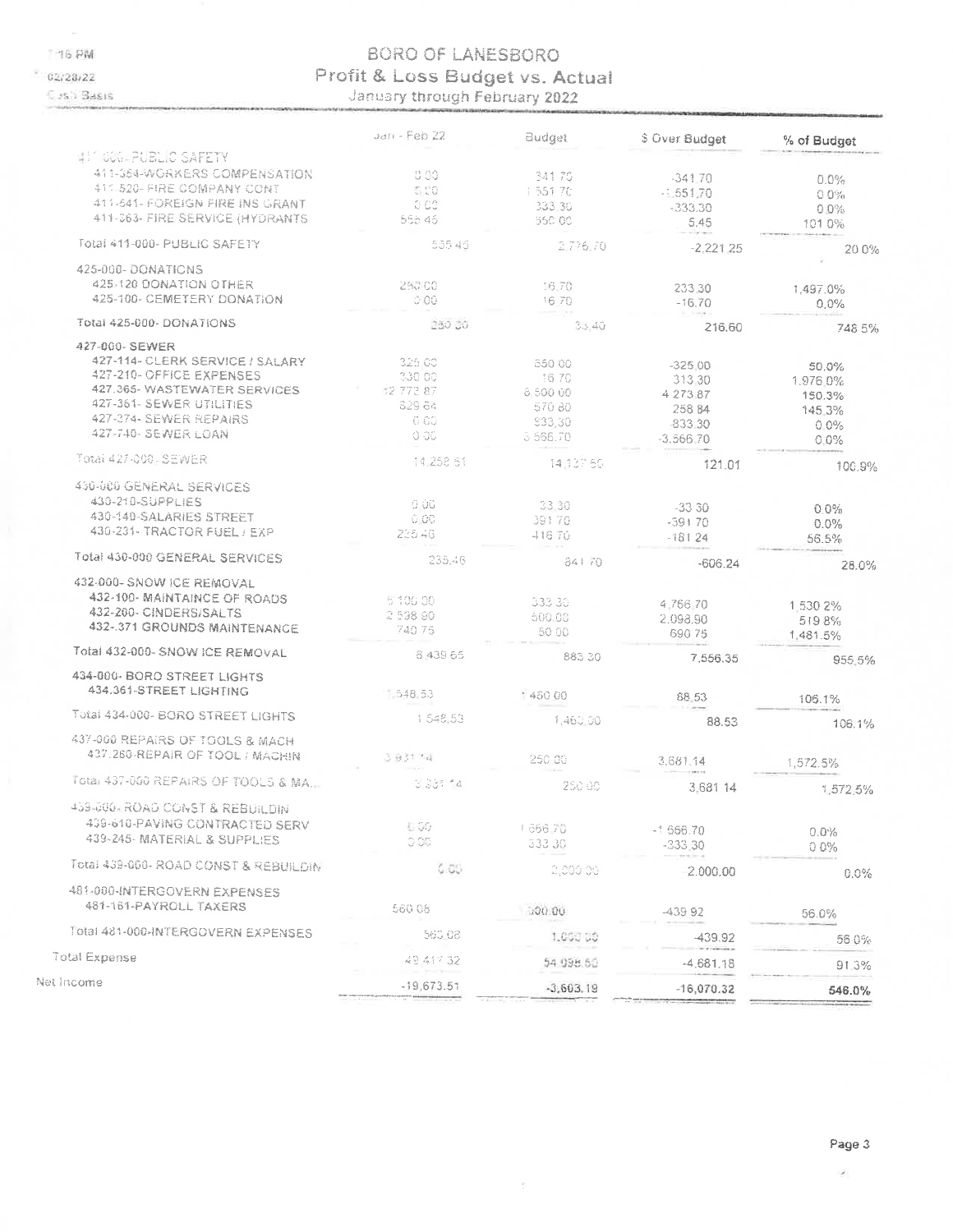$\frac{1}{\sqrt{25}}$  PM  $0.28.22$ 

Gush Basis

### **BORO OF LANESBORO** Profit & Loss Budget vs. Actual

January through December 2022

|                                                                       | Jan - Dec 22           | Buaget              | \$ Over Budget | % of Budget |
|-----------------------------------------------------------------------|------------------------|---------------------|----------------|-------------|
| income.                                                               |                        |                     |                |             |
| <b>301-000- REAL ESTATE TAXES</b>                                     |                        |                     |                |             |
| 301-T00-REAL ESTATE CURRENT<br>301-200-PRIOR YEAR REAL ESTATE         | 3 493 58               | <b>b2 000 00</b>    | -79.506.92     | 42%         |
| 301-300-REAL ESTATE DELINQUENT                                        | 1.SC<br>5.55           | 700 CO              | 1700.00        | 0.0%        |
|                                                                       |                        | 3.000.00            | 8.000.00       | 0.0%        |
| FULL 33 FROST REAL ESTATE TAXES                                       | 3,495.55               | 第一項                 | -89.206.92     | 3.8%        |
| <b>GIGHOU-LOUAL ENABLING TAXES</b><br>310-100-REAL ESTAT TRANSFER TAX |                        |                     |                |             |
|                                                                       | ಾವು ರಚ                 | 2,506,60            | $-1.01295$     | 59.5%       |
| Teta 110 COD/LOCAL ENABLING TAXES<br>311-000-1N LIEU OF TAXES         | $-6 - 1$               | 2.560.00            | $-1,012.95$    | 59.5%       |
| 311_100-IN LIEU OF TAXE-TURNP.                                        | U. Che                 | $1.333 - 202$       | $-2,900,00$    | G 0%        |
| Total 311-000- IN LIEU OF TAXES                                       | C OU                   | 2 805 56            | $-2,900,00$    | 0 0%        |
| 331-000 FINES & COST                                                  |                        |                     |                |             |
| 331-140- ACCIDENT REPORTS                                             | 15.35                  | 45.69               | 0.00           | 100.0%      |
| 331-100- POLICE FINES                                                 | 57.72                  | 3300.00             | $-72898$       | 27.1%       |
| 331-110-POLICE INCOME-THOMPSON                                        | utili life             | 6 000 00            | -5.050.00      | 158%        |
| 331-120-POLICE INCOME SCHOOL                                          | $-453.38$              | 30 000 00           | $-25,549,32$   | 14.8%       |
| 331-130-POLICE INCOME HARMONY                                         | SGS CG                 | 5.000.00            | $-5,000,00$    | 16.7%       |
| 331-200-STATE POLICE FINES                                            | 0.001                  | 250.00              | $-25000$       | 0.0%        |
| Total 331-000 FINES & COST                                            | 6.555.70               | 43 265 00           | -36.578.30     | 15.5%       |
| 341-000 INTEREST INCOME                                               |                        |                     |                |             |
| 341-100-INTEREST INCOME GENERAL                                       | $\frac{2}{4}$          | 200.06              | $-19521$       | 24%         |
| 341-200 INTEREST INCOME SEWER                                         | 6.76                   | 500.00              | $-48422$       | 32%         |
| 341-300- INTEREST MOTOR LICENSE                                       | $\leq$ $\leq$ $\geq$   | 100.00              | $-36.50$       | 3.5%        |
| 341-400- INTEREST CAPITAL RESER                                       | -995                   | 100.00              | $-89.95$       | 10.1%       |
| 341-500- INTEREST COMM CENTER<br>341-600- INTEREST ESCROW             | C SM                   | 16.00               | $-14.41$       | 3.9%        |
| 541-709-SEWER REVISOND                                                | $1 - 3 + 1$            | 3.66                | 2.90           | 33%         |
| 341-600- DiviDEN INCOME                                               | 5.17                   | 5.30.               | -483           | 3.4%        |
|                                                                       | U BU                   | <sup>* 500.00</sup> | $+1,500.00$    | 0.0%        |
| Foral 341-600 INTEREST INCOME                                         | 36.98                  | 2 423 04            | $-2.388.02$    | 14%         |
| 342-000-RENTAL OF BUILDING                                            |                        |                     |                |             |
| 342.100 RENT OF BUILDING                                              | <b>WEBS</b>            | i wudi dib          | 1.350.00       | 7.5%        |
| Total 342-800- RENTAL OF BUILDING                                     | <b>ISG DU</b>          | 2000-03             | $-185000$      | 7.5%        |
| 355-000-STATE SHARE REV & ENTIL                                       |                        |                     |                |             |
| 355-600- COVID GRANT MONEY                                            | S SO                   | 21.759.91           | 23,759.91      | 0.0%        |
| 355-100-BEVERAGE LICENSE                                              | U OS                   | 160.00              | -150.00        | 0.0%        |
| 355-200-MOTOR VECHIL LIQUID FUE                                       | 1.05                   | 12 000.00           | 12.000.00      | 0.0%        |
| 355-300- PURTA                                                        | 0.00                   | 75.00               | $-7500$        | 0.0%        |
| 355.400-IMPACT FEE MONEY                                              | 3 OC                   | 16.000.00           | $-30.000.00$   | 0.0%        |
| 355-500-FOREIGN FIRE INS GRANT                                        | 5.00                   | 2.000.00            | $-2.00000$     | $0.0\%$     |
| Total 355-800-STATE SHARE REV & ENTIL                                 | 0 D.G                  | 70 086 37           | 72.984.91      | 00%         |
| 364-000-SEWER INCOME                                                  |                        |                     |                |             |
| 364-100- SEWER INCOME                                                 | $1 - 1 + 30$           | ବଳ ତାହା ପିଝି        | 66 463 00      | 20.9%       |
| Total 364-000-SEWER INCOME                                            | <sup>812</sup> \$17.00 | 84 (au0 0).         | $-66,483,00$   | 20.9%       |
| 380-600 MISCELLANEIOUS INCOME<br>080-100-MISCELLANEOUS                | 01 o dG                | SUG SE              |                |             |
| <b>Fotal 380-006 MISCELLANE/OUS INCOME</b>                            |                        |                     | 175 00         | 187.5%      |
| <b>Mariticulité</b>                                                   | 3.570                  | 200.00              | 175.00         | 187 5%      |
|                                                                       | 28.740.81              | $3.32 - 72 + 1$     | 273 229 10     | 98%         |
| <b>L'asiemse</b>                                                      |                        |                     |                |             |
| 414-000 CODE ENFORECMENT<br>414-310 CODE ENFORECMENT                  | ಲ್ ಸಂ                  |                     |                |             |
| Total 414-000 GODE ENFURECMENT                                        | 66 J.Q                 |                     |                |             |
| 400-100-GENERAL GOV'T EXPENSES                                        |                        |                     |                |             |
| 400-210-SUPPLIES                                                      | 122.00                 | FOO US              |                |             |
| 400-340- ADVERTISING                                                  | 0.96                   | 150.00              | $-17800$       | 40.7%       |
| 400-420 - DUES & SUBSCRIPTIONS                                        | $G_{\alpha}$           | 306 GG              | -250 00        | 0.0%        |
| 400-352- GENERAL INSURANCE                                            | T 948 M                | 13:500.00           | -300.00        | 0.0%        |
| 460-354- INSURANCE W.C                                                | 0.003                  | eloco co            | 10 621 80      | 219%        |
|                                                                       |                        |                     | -8,000.00      | $0.0\%$     |
| Total 400-100- GENERAL GOV'T EXPENSES                                 | 0.100.20               | 22 450 00           | $-19,349,80$   | 13.8%       |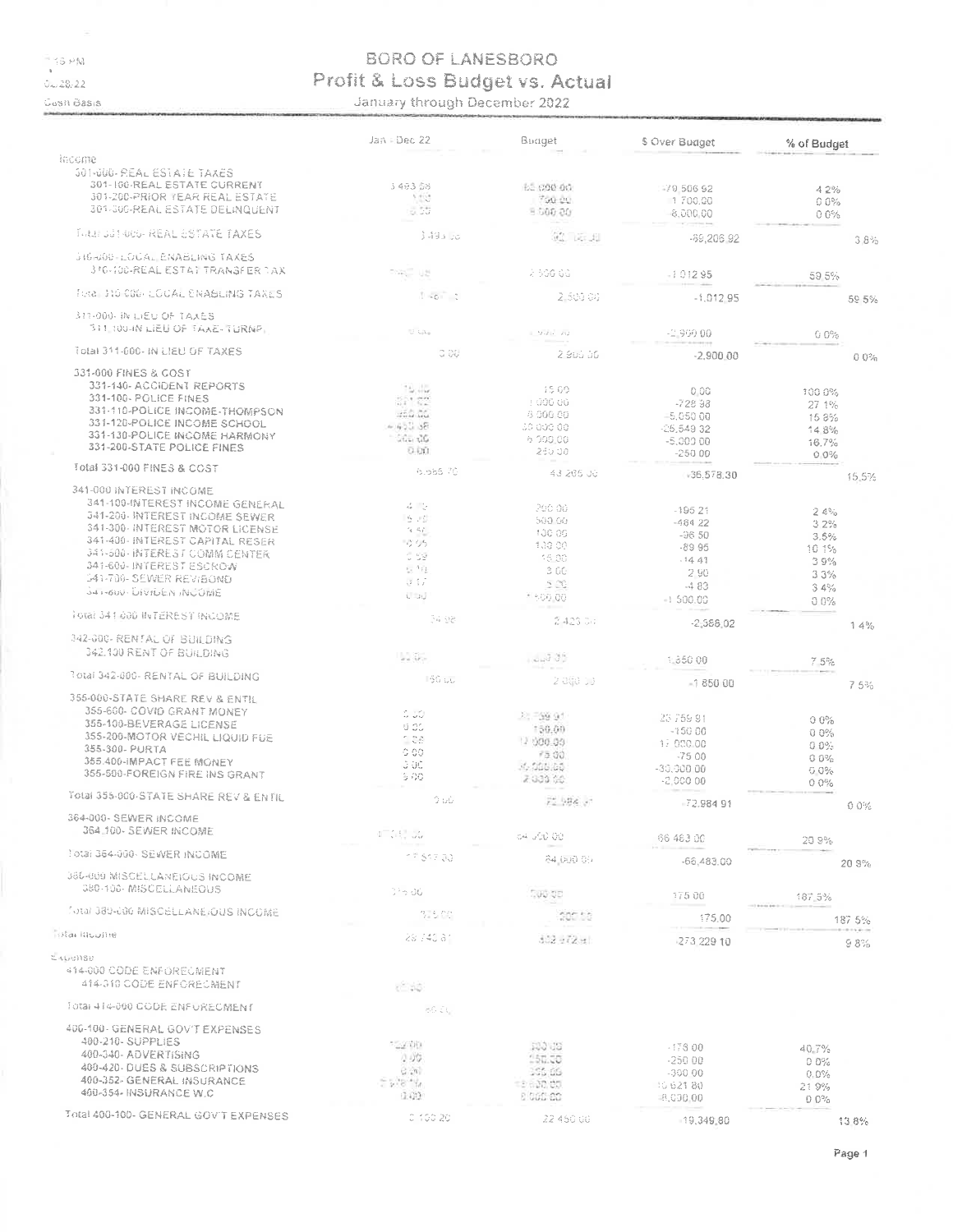$\omega$ 石轮望峰

 $02/28/22$ 

Cásh Basis

# BORO OF LANESBORO Profit & Loss Budget vs. Actual

| ACDIGOG ACIDINAIS                                                                                                                                                                                                                             | Jan - Dec 22                                                          | Budgel                                                                                       | 5 Over Budget                                                                    | % of Budget                                                    |
|-----------------------------------------------------------------------------------------------------------------------------------------------------------------------------------------------------------------------------------------------|-----------------------------------------------------------------------|----------------------------------------------------------------------------------------------|----------------------------------------------------------------------------------|----------------------------------------------------------------|
| 962-011- AUDIT                                                                                                                                                                                                                                | 1 50 00                                                               | 1.003.00                                                                                     | 0.00                                                                             | 100.0%                                                         |
| Fotal 402-000-AUDITING                                                                                                                                                                                                                        | 土 309 乱                                                               | T DOGLOG                                                                                     | 0.00                                                                             |                                                                |
| 403-000 TAX COLLECTOR<br>403 210 TAX GOLL EXPENSES<br>403-300 TAX COLL SALARY<br>403-253- TAX COLLECTOR BOND                                                                                                                                  | C GO.<br>500<br>3 高                                                   | 200.00<br>- 000.00                                                                           | -200.00<br>3,000.00                                                              | 100.0%<br>0.0%<br>0.0%                                         |
| Total 403/000 LAX COLLECTOR                                                                                                                                                                                                                   | 目間                                                                    | <b>IS 05</b><br>0.215.00                                                                     | $-1500$                                                                          | $0.0\%$                                                        |
| <b>404-DDD LEGAL SERVICES</b><br>404 014 LEGAL SERVICES                                                                                                                                                                                       | G DG                                                                  |                                                                                              | $-3.215$ 00                                                                      | $0.0\%$                                                        |
| <b>LORAL ADA-000-LEGAL SERVICES</b>                                                                                                                                                                                                           | 新聞                                                                    | 1,000.00                                                                                     | -1.000.00                                                                        | 0.0%                                                           |
| 405-000 SECRETARY TREASURER<br>405-200-SECRETAR (TREASURER SAL<br>405.210-OFFICE EXPENSE / POSTAG<br>405-300-SECRETARY SAL                                                                                                                    | ?29.00<br>D OC<br>5.66                                                | Eluitorius S<br>5:380.55<br>1 500.00                                                         | $-1,000,00$<br>$-465100$<br>$-1.500,00$                                          | $0.0\%$<br>13.6%<br>0.6%                                       |
| Total 405-000 SECRETARY TREASURER                                                                                                                                                                                                             | 726-22                                                                | 200 %<br>F 180 60                                                                            | $-300.00$                                                                        | 0.0%                                                           |
| 408-000- ENGINEER SERVICES<br>408-100- ENGINEERING SERVICES                                                                                                                                                                                   | 0.00                                                                  |                                                                                              | $-6.451.00$                                                                      | 13.2%                                                          |
| Total 408-660- ENGINEER SERVICES                                                                                                                                                                                                              | 0.00                                                                  | 00000                                                                                        | 3 000 00                                                                         | 0.0%                                                           |
| 409-000 GENERAL GOVIT SUILDING<br>409-410 REFUND OF GEPOSIT<br>409-550- BUILDING LOAN<br>409.210 COMMUNITY CENTER SUPPLY<br>409.361- COMMUNITY CENTER UTILE<br>408-373- MAINTENANCE PROPERTY<br>409-750-CAPITAL PURCHASE BUILDI               | 100-00<br>a 404.04<br>5.00<br>030-62<br>29U GG<br>0.66                | 3 600 Gs<br>1,500.00<br>$2 + 400 = 98$<br>300.00<br>$2.290$ $02$<br>1.500.00<br>10.000.00    | $-3,000,00$<br>-900.00<br>$-21.995.76$<br>$-30000$<br>$-410934$<br>$-7,260,00$   | 0.0%<br>10.0%<br>16.7%<br>0.0%<br>25 3%<br>3.2%                |
| Total 469-000 GENERAL GOV'T BUILDING                                                                                                                                                                                                          | 6.134.30                                                              | 80,700.00                                                                                    | $-10,000,00$<br>$-44.565.10$                                                     | 0.0%<br><b>Clinton</b>                                         |
| 410-000-POLICE DEPARTMENT<br>410-310-NATIONAL NIGHT OUT<br>410.135-POLICE SALARY<br>410-174-POLICE SUPPLIE, TRAININ<br>410-191- POLICE UNIFORMS<br>410-210- POLICE MISC/SUPPLIES<br>410-213- POLICE EQUIPMENT<br>410-251- POLICE CAR EXPENSES | 0.00<br>$0.055 - 51$<br>essa<br>0.53<br>3.00<br>for au<br>$-44.1 - 0$ | 500.00<br>SC 000 00<br>ADG 00<br>F60.00<br>509.00<br>1 500 00<br>z 900 00                    | -500.00<br>73 344 49<br>$-500.00$<br>-760 CO<br>500.00<br>$-1410.70$<br>0 556 91 | 12.1%<br>0 0%<br>7 6%<br>0.0%<br>0.0%<br>0.0%<br>6.0%<br>20.4% |
| Total 410-000- POLICE DEPARTMENT                                                                                                                                                                                                              | 228748                                                                | 95.750.00                                                                                    | $-87,162,10$                                                                     | 9.0%                                                           |
| 411-000- PUBLIC SAFETY<br>411-354-WORKERS COMPENSATION<br>411-520- FIRE COMPANY CONT<br>411-541- FOREIGN FIRE INS GRANT<br>411-363- FIRE SERVICE (HYDRANTS<br>Fotal 411-000- PUBLIC SAFETY                                                    | 0.00<br>0.00<br>0.00<br>55545                                         | 2.060.00<br>9.310.00<br>0.000.00<br>$-366.50$                                                | $-2.050.00$<br>$-3,310,00$<br>2,000.00<br>$-2,744.55$                            | 0.0%<br>0.0%<br>00%<br>168%                                    |
| 426-000- DONATIONS                                                                                                                                                                                                                            | つちさ ゆう                                                                | -6.560.00                                                                                    | $-16, 104, 55$                                                                   | 3.3%                                                           |
| 425-120 DONATION OTHER<br>425-100- CEMETERY DONATION                                                                                                                                                                                          | 850.00<br>$1 \overline{R}$                                            | 100.00<br><b>DD</b> up                                                                       | 150.00<br>190.00                                                                 | 250.0%<br>0.0%                                                 |
| Total 425-000-DONATIONS                                                                                                                                                                                                                       | CEU AVI                                                               | 200 KT                                                                                       | 50.00                                                                            |                                                                |
| 427-000-SEWER<br>427-114 CLERK BERVICE / SALARY<br>427-210 FFFICE EXPENSES<br>427.365-VHASTEWATER SERVICES<br><b>427-361-SEWER UTILITIES</b><br>427-374- SEWER REPAIRS<br>427 748 SEWER LOAN                                                  | Let us<br>332.33<br>N. 165.87<br>162.04<br>7.00<br>0.00               | $ \pi\Omega\Theta$ , $\omega$<br>100.00<br>$-56.00$<br>1425 00<br><b>SCOUDS</b><br>21.460.00 | $-3,575,00$<br>230.00<br>38.226.13<br>$-2,595,36$<br>$-5,000,00$                 | 125.0%<br>8.3%<br>330.0%<br>25.0%<br>24 2%<br>$0.0\%$          |
| Tota: 427-000- SEWFR                                                                                                                                                                                                                          | <sup>*</sup> 4 258 ST                                                 |                                                                                              | +21.466.00                                                                       | 0.0%                                                           |
| 430-000 GENERAL SERVICES<br>430-210-SUPPLIES<br>430-140-SALARIES STREET<br>430-231- TRACTOR FUEL / EXP                                                                                                                                        | 5.52<br>$\sim 55$<br>135.46                                           | 84 805 00<br>345.09<br>2.500.00<br>000000                                                    | $-70.566.49$<br>$-20000$<br>-2.350.00<br>$-2, 264, 54$                           | 16.8%<br>0.0%<br>00%                                           |
| Total 430-000 GENERAL SERVICES                                                                                                                                                                                                                | 235.46                                                                | 5.055.00                                                                                     | $-4814.54$                                                                       | 9.4%<br>4.7%                                                   |